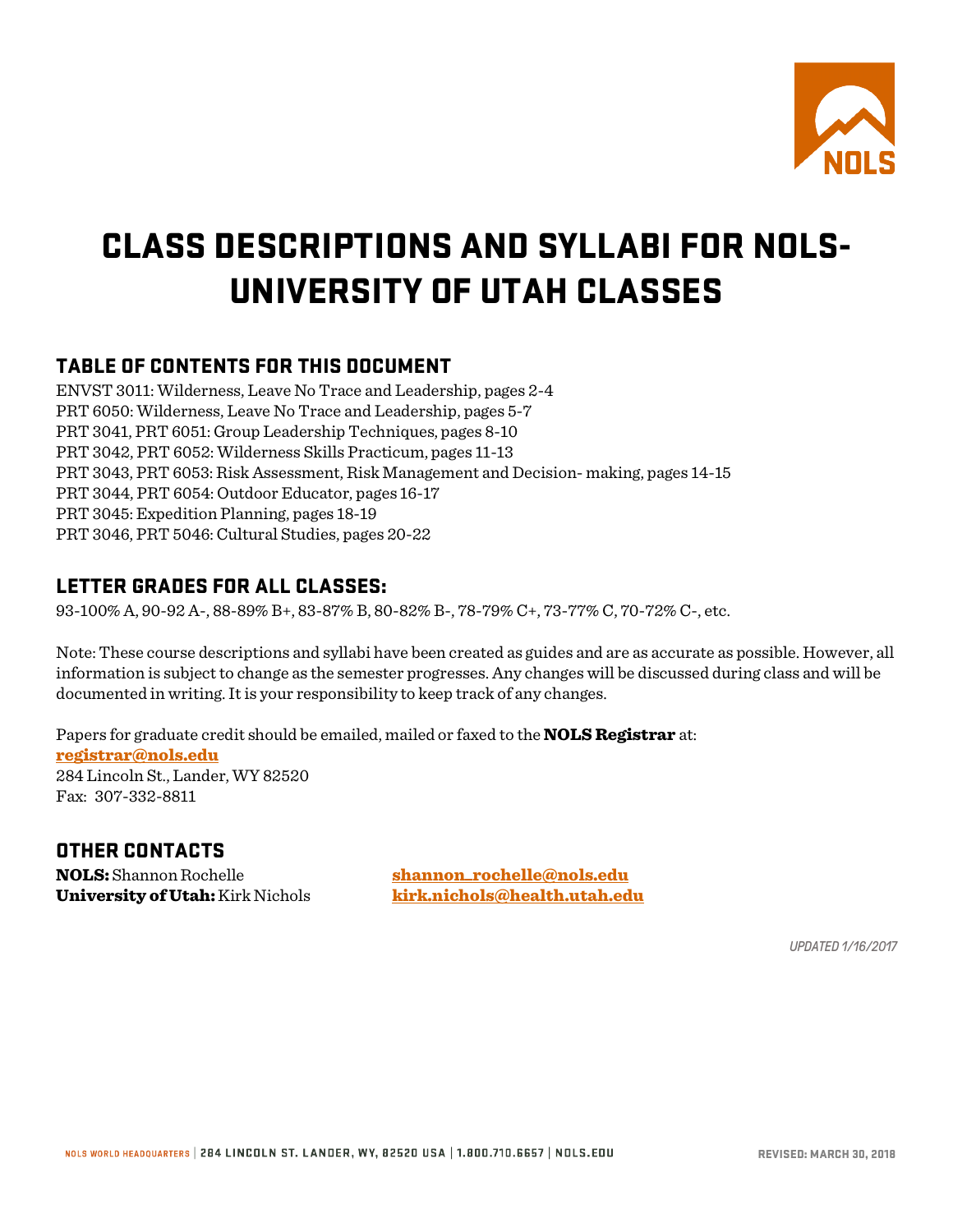

# ENVST 3011: ENVIRONMENTAL STUDIES: WILDERNESS, LEAVE NO TRACE, AND LEADERSHIP

Curriculum and Syllabus

# **COURSE CURRICULUM DESCRIPTION**

The NOLS Expedition Core Curriculum is composed of four themes: leadership, wilderness skills, risk management, and environmental studies. Environmental studies are a central theme that permeates nearly every class and activity on a NOLS course, whether observing and studying ecological systems, exploring environmental ethics, applying leadership skills, pausing to enjoy beautiful scenery, or adapting your schedule to nature's rhythms. Environmental studies at NOLS are relevant, fun, and proactive. They are founded on the practical need to understand Earth's natural systems and how we interact as part of them. They are also inspirational as extended wilderness experiences that support development of a "sense of place" and an ethic grounded in deep appreciation for the natural world. When it takes place in two or more different natural environments (which it will when offered for 3 or 4 credits), this course offers opportunities to apply scientific principles in different ways and compare and contrast the biota and natural processes of various ecosystems. This contextual variety helps students look more deeply at abstract concepts and values, aiding their transfer beyond the course and their application of knowledge from interdisciplinary training.

Each student will finish the course with the knowledge and desire to self-assess, implement change, and lead others as a responsible citizen and steward as well as experience investigating, understanding and exploring the natural world in a variety of contrasting ecosystems. Based on scientific and empirical understanding of ecosystems, an ethic evolves to guide how we interact with the natural world. Students learn the guiding principles behind land managers' decisions and regulations, and they apply these same principles to our group's behavior during the expedition. The social skills from the NOLS leadership curriculum work synergistically in gaining tools not only for developing ethics, but also for taking these ethics to communities back home. Students take from this course the knowledge, skills, and ability to lead others in an ethicalway.

#### **STUDENT OUTCOMES**

The following environmental studies learning objectives detail what students learn during their NOLS course. All curriculum emphasizes transfer of learning and prepares students to act as environmental leaders by assessing themselves, working towards sustainable changes in their own lives, and leading others toward a more sustainable future. By the end of the course each student will:

- Explore the natural world through observation and application of ecological concepts
- Develop a sense of place
- Articulate an environmental ethic
- Understand land management and environmental issues relevant to all areas in which the course travels as well as global environmental issues
- Apply Leave No Trace principles to camping and travel in varied environments
- Role model responsible environmentalbehaviors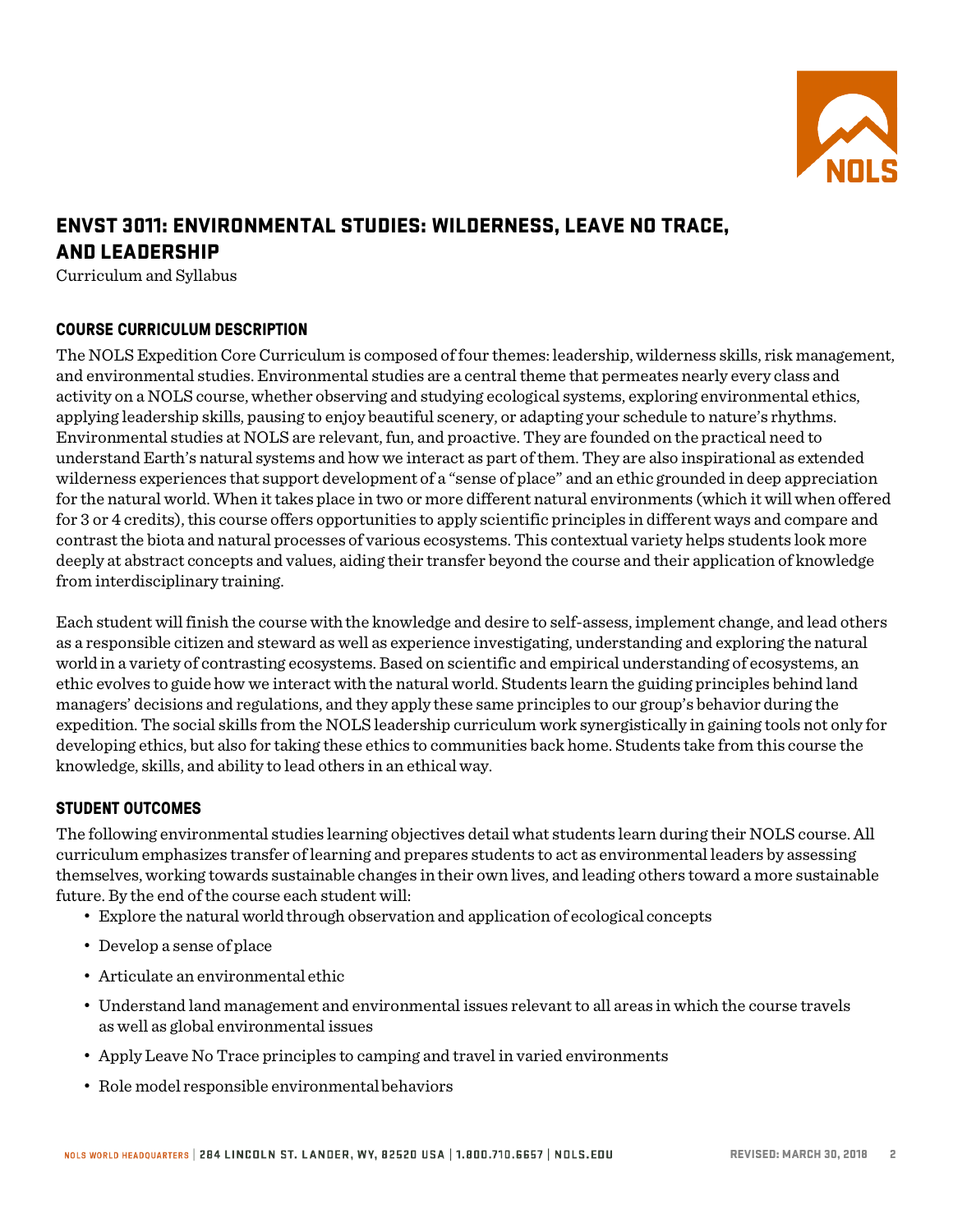Over 45 hours per credit of specific classes, demonstrations, activities, instructor role-modeled behaviors and student practice support the above learning objectives. Every instructor has the academic freedom to arrange the learning process to custom fit each course environment, to serve each group of students. Additionally, the classes are generally team taught, increasing the multidisciplinary training and discussion. Most instructors offer the following core information, activities, and assessments:

### 1. Natural History and Environmental Science

Classes and activities typically include ecological concepts (nested systems, networks, cycles, energy flow, change, dynamic balance), natural selection, plant and animal adaptations, geology, botany, tracking, astronomy, climate, weather, glaciology, oceanography, local animals, and many more. Assessments are made via discussion participation, games, activities and quizzes. The most important assessment is situational application of concepts and values to the expedition, including occasional application to novel situations.

# 2. Sense of Place

Classes and activities often include journaling, writing, drawing—any of which may be shared with the group—as well as solo, readings, and silent hikes. These are mediums for reflection on the environment, key to developing a sense of place.

# 3. Environmental Ethics

Classes and activities may include environmental ethics readings from Edward Abbey, David Brower, David James Duncan, Aldo Leopold, Margaret Murie, Roderick Nash, Rachel Carson, Annie Dillard, Henry David Thoreau, John Muir, Craig Childs, Terry Tempest Williams or similar authors followed by discussions and/or writing assignments where students articulate their own environmental ethic, allowing instructors to assess their understanding.

### 4. Land Management & Environmental Policy

Classes and activities may include U.S. land management history, summary of US environmental acts (NEPA, ESA, WA), ecosystem services, relevant local and global issues and sometimes service projects with local agencies or within the context of the expedition.

#### 5. Leave No Trace

Classes and activities include seven Leave No Trace principles with an exploration of how to apply them in various environments (Plan Ahead and Prepare, Travel and Camp on Durable Surfaces, Dispose of Waste Properly, Leave What You Find, Minimize Campfire Impacts, Respect Wildlife, and Be Considerate of Other Visitors). Much of this curriculum develops through day-to-day application of the principles during the expedition as well as through an exploration of how these principles can be applied in each student's daily life once they return home.

#### 6. Sustainability

Classes and activities may include ecological footprint calculation, discussions about our lives in the front country as well as additional readings.

#### **OPTIONS**

Some NOLS expeditions combine this course with certification in the national *Leave No Trace* program at the LNT Trainer or LNT Master Educator level. The latest standards for these certifications are explained at <https://www.nols.edu/en/coursefinder/skills/leave-no-trace/>. This certification adds specific expectations beyond this syllabus.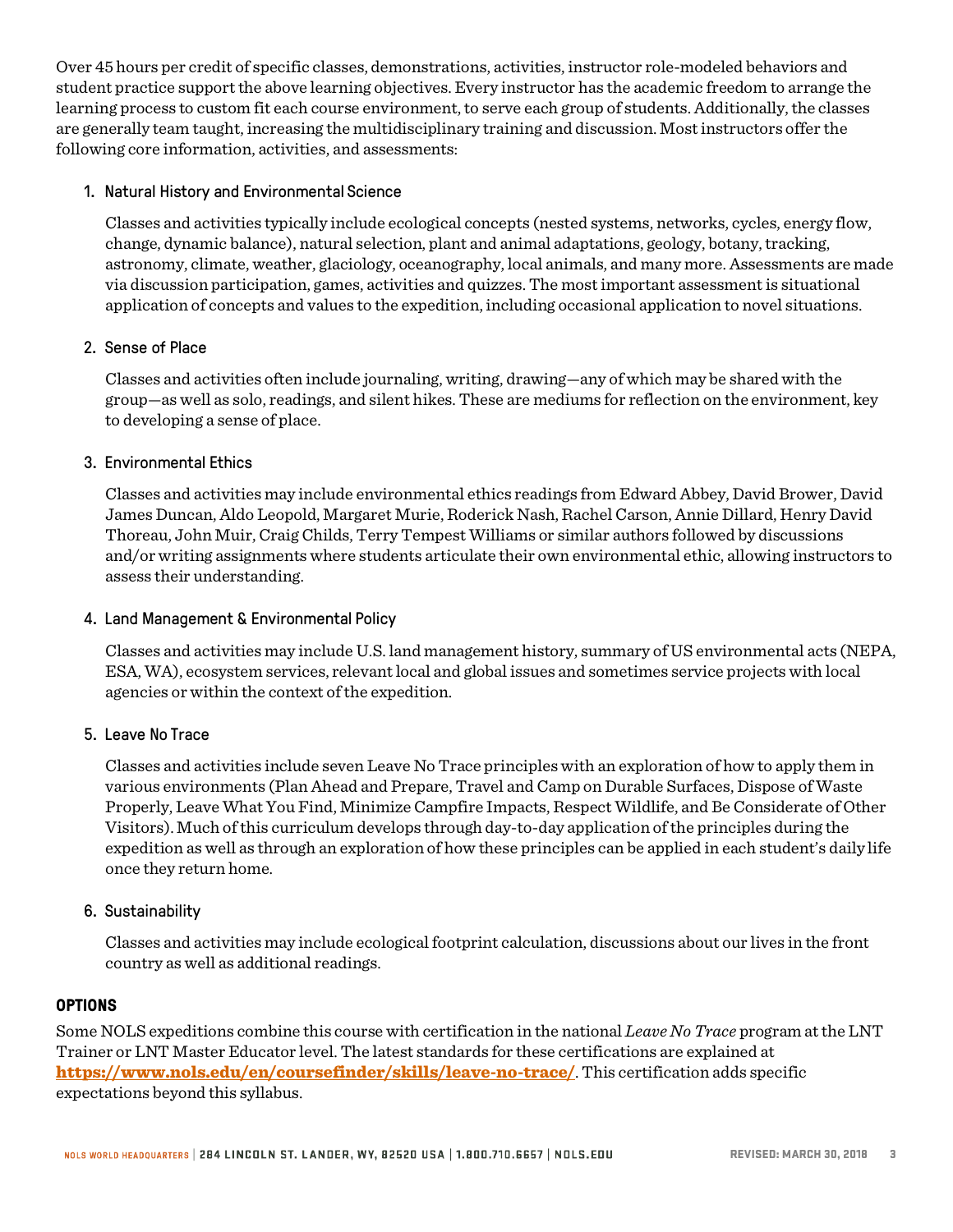#### Text Resources:

Brame, R. & Cole, D. (2011). *Soft Paths*, 4th ed. Hunt, J. (1994). *Ethical Issues in Experiential Education,* 2nd ed. Lamb, J. & Goodrich, G. (2006). *Wilderness Ethics: valuing and managing wild places Leave No Trace Skills and Ethics*, V1-16 Nash, R. (2001). *Wilderness and the American Mind*, 4th ed.

#### Teachers Guides:

Gookin, J. & Swisher, A. (2015). NOLS Wilderness Educator Notebook Gookin, J. & Leach, S. (2009). NOLS Leadership Educator Notebook McKenzie-Mohr, Doug (2011). Fostering sustainable behavior: an introduction to community-based social marketing O'Donnell, J. (2014). NOLS Environmental Educator Notebook Tilton, B. (2003). Leave No Trace Master Educator Handbook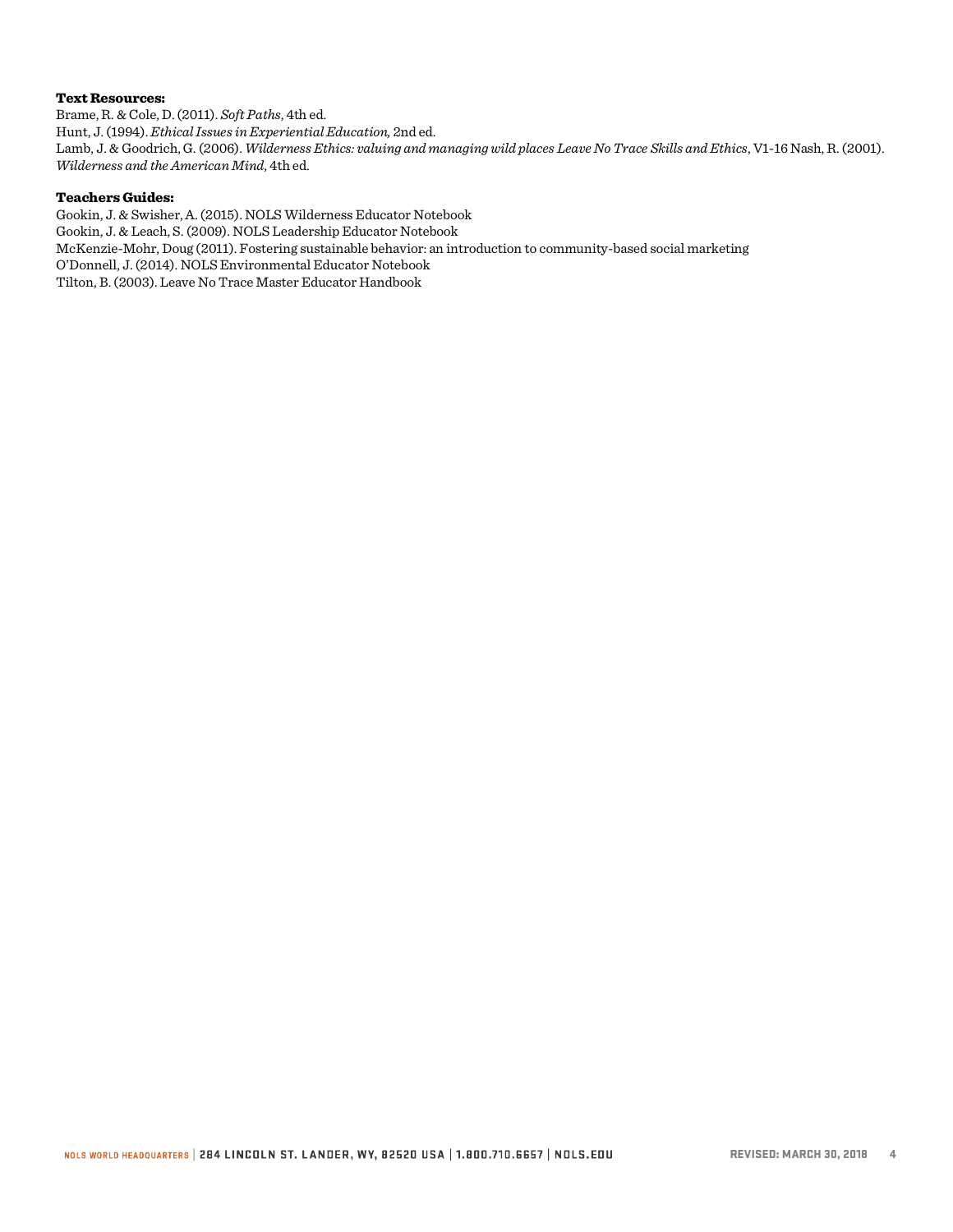

# PRT 6050: ENVIRONMENTAL STUDIES: WILDERNESS, LEAVE NO TRACE, AND LEADERSHIP

Curriculum and Syllabus

# **COURSE CURRICULUM DESCRIPTION**

The NOLS Expedition Core Curriculum is composed of four themes: leadership, wilderness skills, risk management, and environmental studies. Environmental studies are a central theme that permeates nearly every class and activity on a NOLS course, whether observing and studying ecological systems, exploring environmental ethics, applying leadership skills, pausing to enjoy beautiful scenery, or adapting your schedule to nature's rhythms. Environmental studies at NOLS are relevant, fun, and proactive. They are founded on the practical need to understand Earth's natural systems and how we interact as part of them. They are also inspirational as extended wilderness experiences that support development of a "sense of place" and an ethic grounded in deep appreciation for the natural world. When it takes place in two or more different natural environments (which it will when offered for 3 or 4 credits), this course offers opportunities to apply scientific principles in different ways and compare and contrast the biota and natural processes of various ecosystems. This contextual variety helps students look more deeply at abstract concepts and values, aiding their transfer beyond the course and their application of knowledge from interdisciplinary training.

Each student will finish the course with the knowledge and desire to self-assess, implement change, and lead others as a responsible citizen and steward as well as experience investigating, understanding and exploring the natural world in a variety of contrasting ecosystems. Based on scientific and empirical understanding of ecosystems, an ethic evolves to guide how we interact with the natural world. Students learn the guiding principles behind land managers' decisions and regulations, and they apply these same principles to our group's behavior during the expedition. The social skills from the NOLS leadership curriculum work synergistically in gaining tools not only for developing ethics, but also for taking these ethics to communities back home. Students take from this course the knowledge, skills, and ability to lead others in an ethicalway.

# **STUDENT OUTCOMES**

The following environmental studies learning objectives detail what students learn during their NOLS course. All curriculum emphasizes transfer of learning and prepares students to act as environmental leaders by assessing themselves, working towards sustainable changes in their own lives, and leading others toward a more sustainable future. By the end of the course each student will:

- Explore the natural world through observation and application of ecologicalconcepts
- Develop a sense of place
- Articulate an environmental ethic
- Understand land management and environmental issues relevant to all areas in which the course travels as well as global environmentalissues
- Apply leave no trace principles to camping and travel in varied environments
- Role model responsible environmentalbehaviors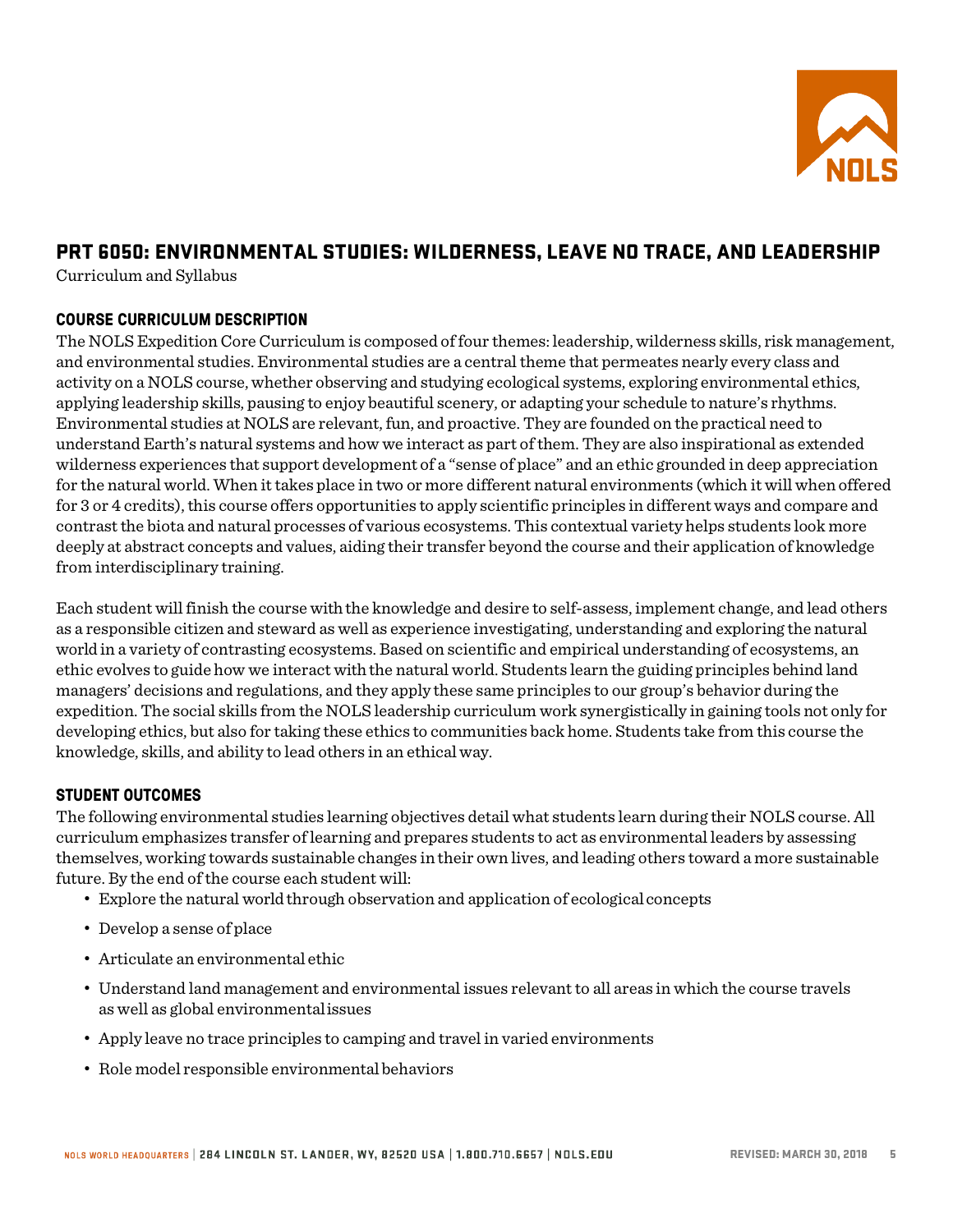Over 45 hours per credit of specific classes, demonstrations, activities, instructor role-modeled behaviors and student practice support the above learning objectives. Every instructor has the academic freedom to arrange the learning process to custom fit each course environment, to serve each group of students. Additionally, the classes are generally team taught, increasing the multidisciplinary training and discussion. Most instructors offer the following core information, activities, and assessments:

### 1. Natural History and Environmental Science

Classes and activities typically include ecological concepts (nested systems, networks, cycles, energy flow, change, dynamic balance), natural selection, plant and animal adaptations, geology, botany, tracking, astronomy, climate, weather, glaciology, oceanography, local animals, and many more. Assessments are made via discussion participation, games, activities and quizzes. The most important assessment is situational application of concepts and values to the expedition, including occasional application to novel situations.

# 2. Sense of Place

Classes and activities often include journaling, writing, drawing—any of which may be shared with the group—as well as solo, readings, and silent hikes. These are mediums for reflection on the environment, key to developing a sense of place.

# 3. Environmental Ethics

Classes and activities may include environmental ethics readings from Edward Abbey, David Brower, David James Duncan, Aldo Leopold, Margaret Murie, Roderick Nash, Rachel Carson, Annie Dillard, Henry David Thoreau, John Muir, Craig Childs, Terry Tempest Williams or similar authors followed by discussions and/or writing assignments where students articulate their own environmental ethic, allowing instructors to assess their understanding.

### 4. Land Management & Environmental Policy

Classes and activities may include U.S. land management history, summary of US environmental acts (NEPA, ESA, WA), ecosystem services, relevant local and global issues and sometimes service projects with local agencies or within the context of the expedition.

#### 5. Leave No Trace

Classes and activities include seven Leave No Trace principles with an exploration of how to apply them in various environments (Plan Ahead and Prepare, Travel and Camp on Durable Surfaces, Dispose of Waste Properly, Leave What You Find, Minimize Campfire Impacts, Respect Wildlife, and Be Considerate of Other Visitors). Much of this curriculum develops through day-to-day application of the principles during the expedition as well as through an exploration of how these principles can be applied in each student's daily life once they return home.

#### 6. Sustainability

Classes and activities may include ecological footprint calculation, discussions about our lives in the front country as well as additional readings.

#### **OPTIONS**

Some NOLS expeditions combine this course with certification in the national *Leave No Trace* program at the LNT Trainer or LNT Master Educator level. The latest standards for these certifications are explained at <https://www.nols.edu/en/coursefinder/skills/leave-no-trace/>. This certification adds specific expectations beyond this syllabus.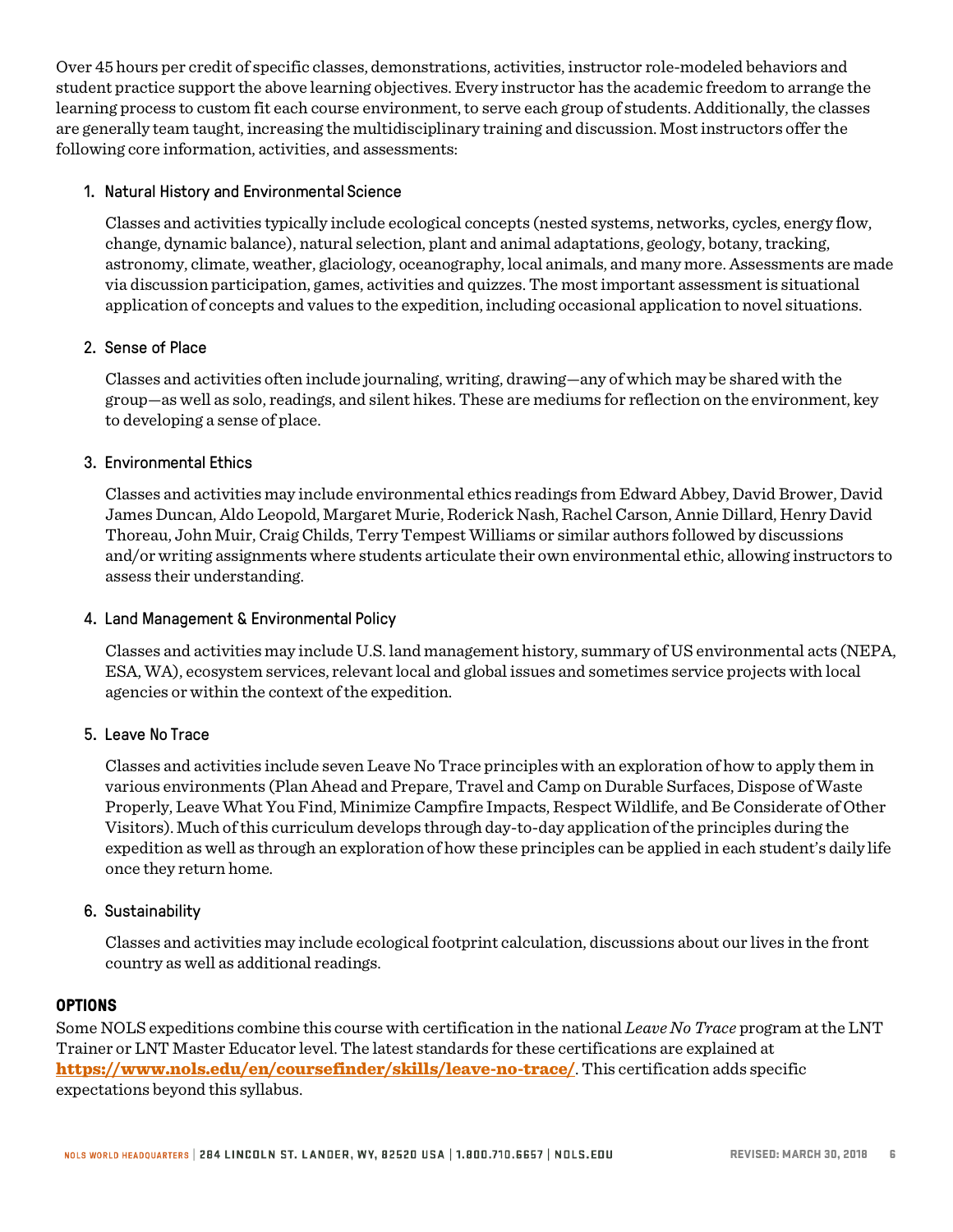# **ELIGIBLE STUDENTS**

College baccalaureate graduates who register in advance.

The University of Utah grade will be composed of:

- 1. 80%, grades the student earned in the field on the course
- 2. 20%, the student's grade on a written paper, as graded by a University of Utah faculty member

#### **GRADUATE CREDIT PAPER REQUIREMENTS**

- At least 10 standard pages in length with double spacing and a 10- or 12-point font
- Written in a format used by scholarly journals in the student's discipline APA format is preferred; if written in another format, the identity of the format must be stated
- Follow the topic guidelines as described for each specific course number (a sheet separate from this page)

The paper will be evaluated by a University of Utah faculty member according to its logic, organization, grammatical construction, and support (references).

It should be mailed, emailed or faxed within 4 weeks of NOLS course completion date to the NOLS registrar.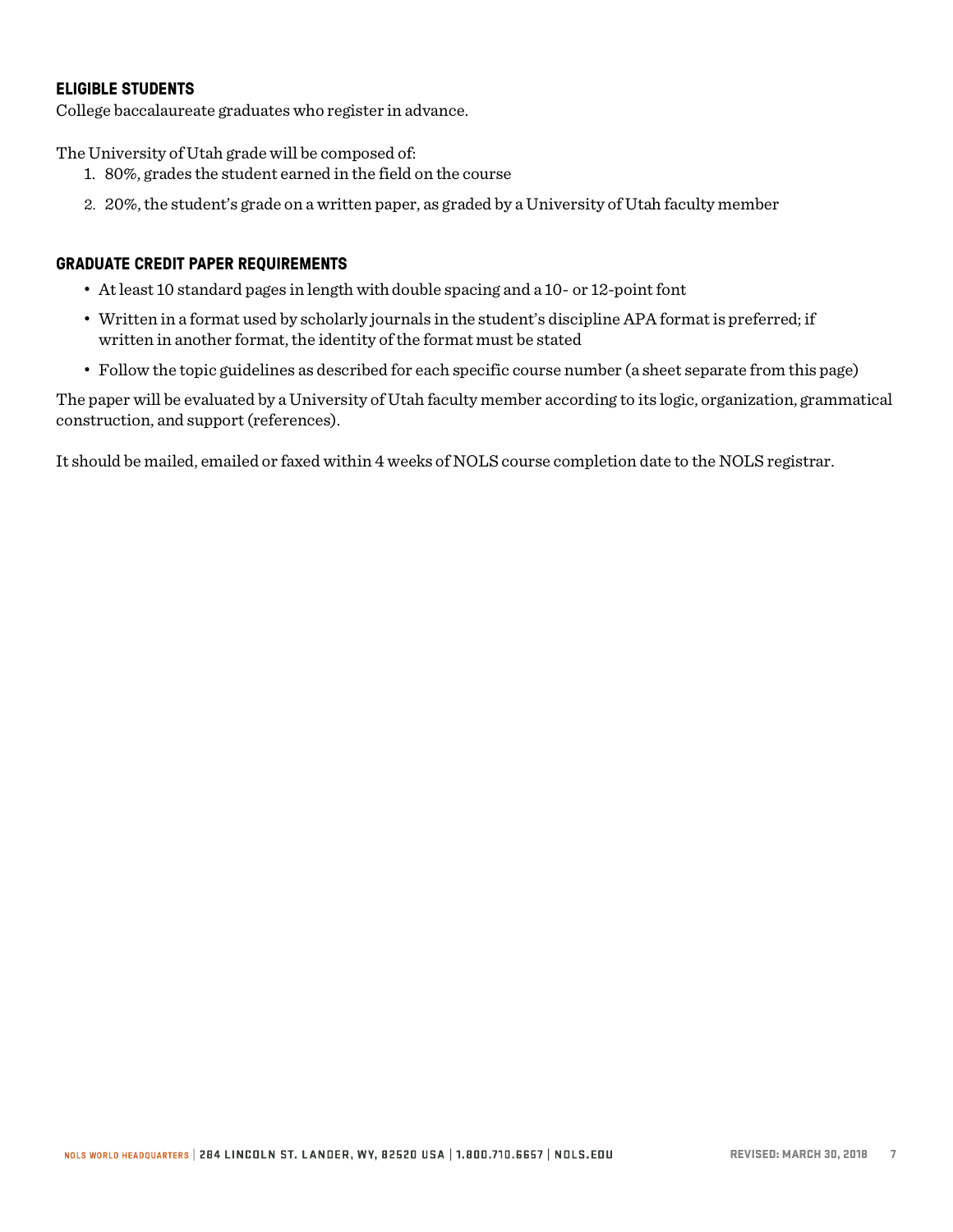

# PRT 3041, PRT 6051: GROUP LEADERSHIP TECHNIQUES

Curriculum and Syllabus

# **COURSE CURRICULUM DESCRIPTION**

This course begins with the fundamentals, forming a foundation that enables students to step forward with the skills and knowledge to lead others toward a common goal. The extended outdoor field-course environment provides an ideal opportunity for developing leadership skills through a progression where each student observes, applies, and discusses leadership techniques. Teaching a leadership progression begins with good role modeling. Instructors model instructor-team cooperation, public decision-making, and constructive feedback. Instructors pair up with students to specifically coach each student. As students develop, instructors allow them increased freedom to make independent choices and experience the outcomes of those choices, with instructors maintaining a presence in case safety is compromised. Ideally, students take over the course leadership from the instructors; instructors become an outside source of expert information.

More than 45 hours per credit of specific classes, demonstrations, and facilitated experiences, in addition to the modeling of behaviors by instructors, guide students in their understanding and immediate application of leadership techniques throughout a course. Every instructor has the academic freedom to arrange the learning process to custom-fit each environment, to best serve each group of students. Most instructors offer the following core information, activities and assessments:

- Expedition behavior, which includes leading by being a great expedition member and taking responsibility for oneself
- Outdoor leadership and judgment exemplified by reflecting on experiences as a group and individually
- Hazard assessment through outdoor environment-specific technical skills and judgment gained by experience
- Communicating ideas by being heard and listening forunderstanding
- Conflict resolution through solutions with dignity and growth for all
- Student teaching by which students are given opportunities to prepare and present material to their peers
- Designated leader of the day who takes on responsibilities and expectations for practical application of formal leadership
- Expedition planning by organizing permits, food, equipment, participant dynamics, etc. for the group
- Daily plans: route, timing, hazards, vistas,etc.
- Leadership decision-making styles that fit the activity, the people and the situation
- Small group expeditions, when student groups demonstrate the ability to travel independently, are several days of small group travel and leadership application without instructors being immediatelypresent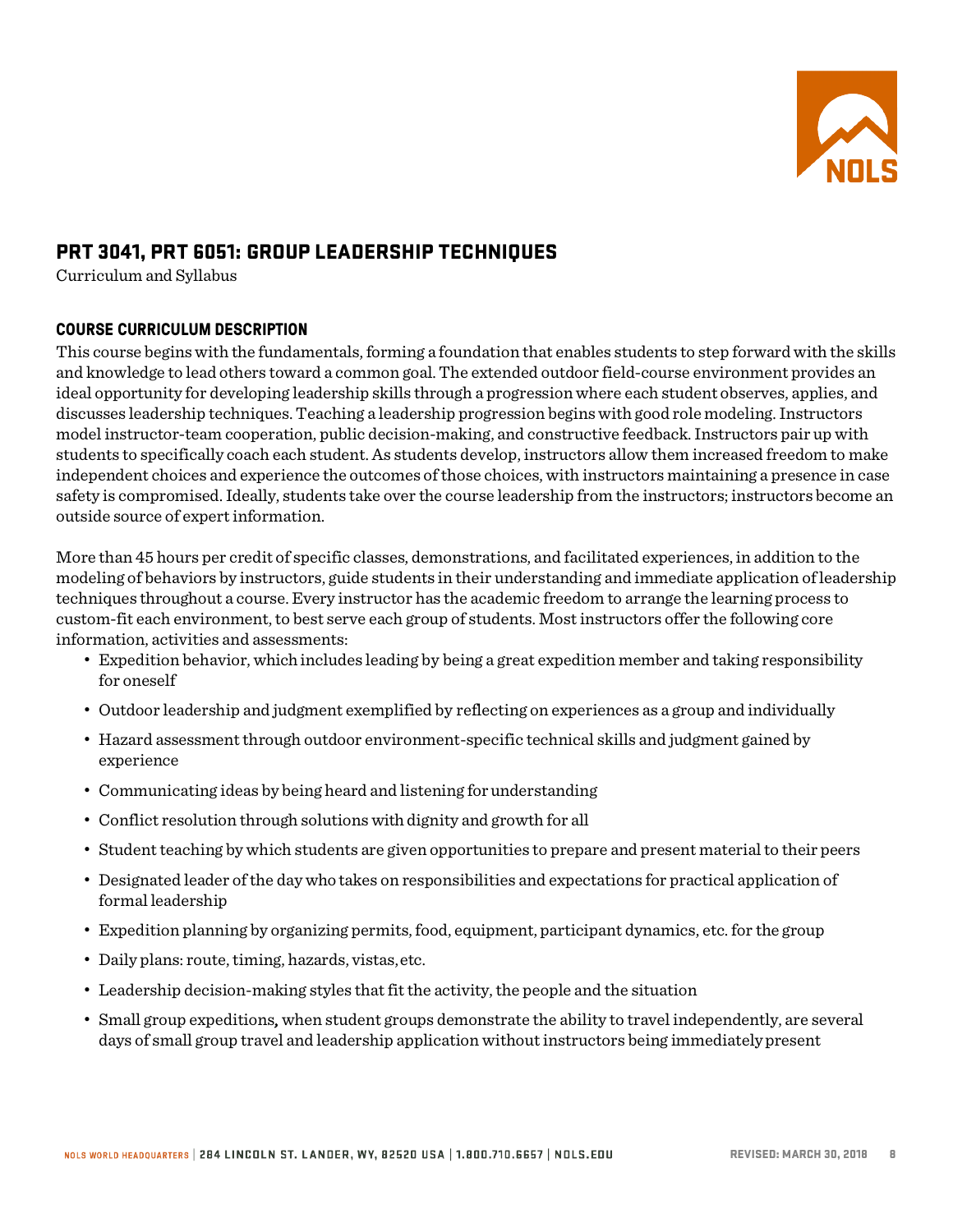#### **STUDENT OUTCOMES**

By the end of the course each student will:

- Serve a team in a variety of roles: self-leader, peer leader, designated leader, and active follower
- Demonstrate good expedition behavior—take initiative, balance group and personal goals, and remain respectful and inclusive of their teammembers
- Demonstrate competence
- Communicate effectively
- Make sound decisions
- Display a tolerance for adversity anduncertainty
- Demonstrate self-awareness
- Display initiative by setting and achieving goals

#### **SAMPLE COURSE LEADERSHIP PROGRESSION**

#### **PHASE I – SETTING THE STAGE**

- Big picture and overall course goals explained at the firstmeeting
- Students involved with organizing for the expedition
- Explain expedition behavior (EB), discussion on effective groups and a positive learning environment
- Instructor and student evaluations and leadership role expectations of students
- Introduce the NOLS 7 leadership skills, and develop 2-4 group goals and personal goals
- Instructors model leading and decision-making in front of theclass
- Start skills, information, and tool-oriented classes that students will need to lead (e.g. map-reading, decision-making, travel plans)

#### **PHASE II – LEARNING LEADERSHIP**

- Designated leader of the day (DLOD) role, responsibilities, and expectations explained
- Students lead with instructors present and coaching
- Communication class and exercise, structure for debriefing student leadershipday
- Leadership classes, discussions, or exercises in stages of group development, in-depth decision-making model, leadership styles, ("no-doze"), gender and leadership

#### **PHASE III – DEVELOPING LEADERSHIP**

- Students focus on practicing leadership, peer coaching, increasing challenge, technical and group management skills
- Leadership oriented classes, discussions, or exercises: the waterline model in conflict management, decision-making for students, resiliency = tolerance for adversity and uncertainty, teaching selfleadership at NOLS, leadership habits and & leadership faux pas, leadership theories we use at NOLS, the four dimensions of leadership at NOLS, participatory leadership for a small community, a simple model for debriefing student groups (processing)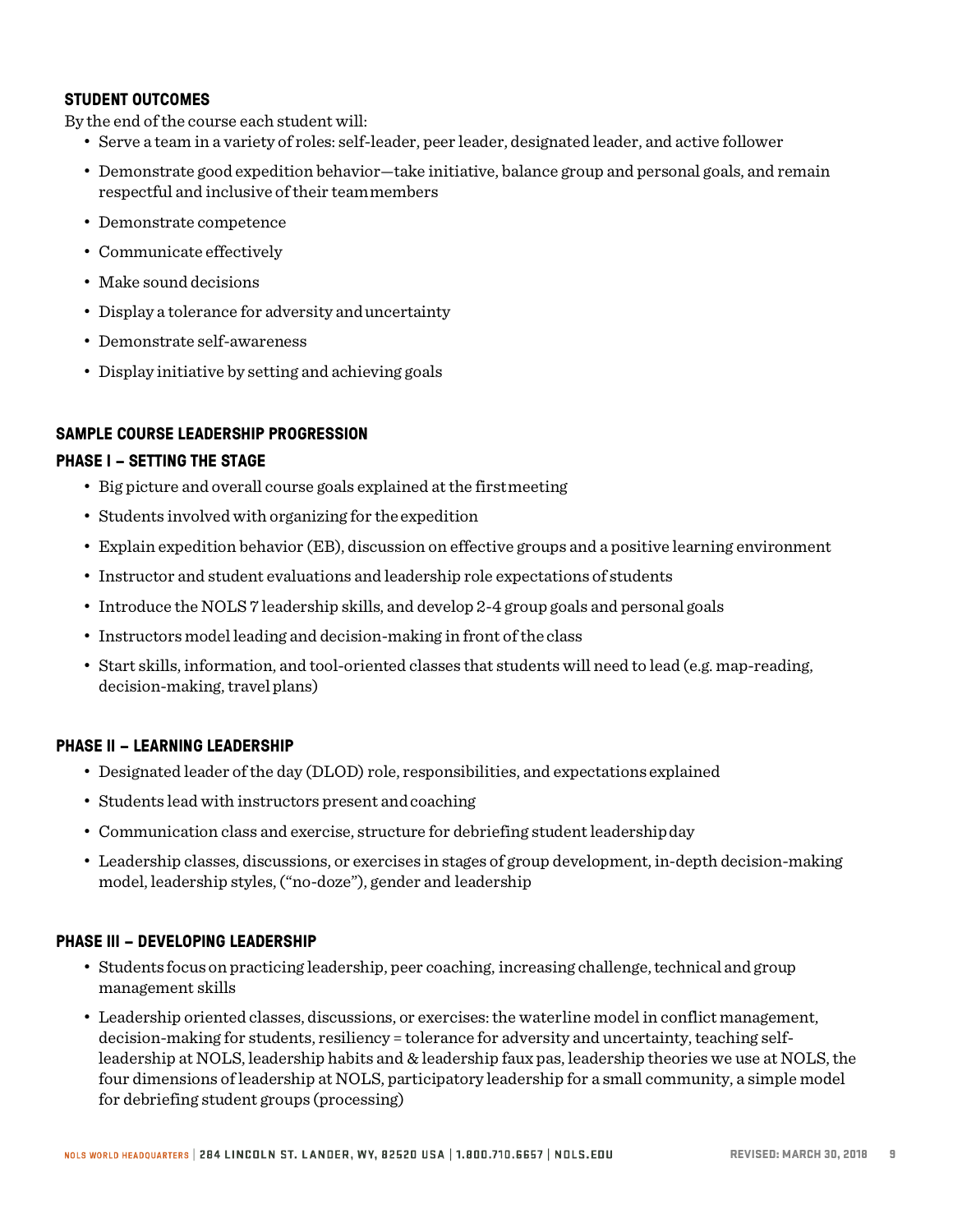#### **PHASE IV -- TRANSITIONING**

- Practical experience leading without instructors (but instructors present atdebrief)
- If the group is ready, independent small group expedition. Debrief with instructors at end
- Tools and plans for further leadership growth athome
- Transfer of learning from NOLS leadership lessons to other contexts
- Briefing for entry into a more harsh environment

#### **ADDITIONAL INFORMATION FOR PRT 6051 GRADUATE CREDIT**

#### **ELIGIBLE STUDENTS**

College baccalaureate graduates who register in advance.

The University of Utah grade will be composed of:

- 80%, grades the student earned in the field on thecourse
- 20%, the student's grade on a written paper, as graded by a University of Utah faculty member

#### **GRADUATE CREDIT PAPER REQUIREMENTS**

- At least 10 standard pages in length with double spacing and a 10- or 12-point font
- Written in a format used by scholarly journals in the student's discipline APA format is preferred; if written in another format, the identity of the format must be stated
- Follow the topic guidelines as described for each specific course number (a sheet separate from this page)

The paper will be evaluated by a University of Utah faculty member according to its logic, organization, grammatical construction, and support (references). It should be mailed, emailed or faxed within 4 weeks of NOLS course completion date to the NOLS registrar.

#### Text Resources:

Bennis, W. (1994). *On Becoming a Leader* Bennis and Goldsmith. (1994). *Learning to Lead.*

#### Teachers Guides:

Gookin, J. & Swisher, A. (2015). *Wilderness Educator Notebook* Gookin, J. & Leach, S. (2009). *NOLS Leadership Educator Notebook*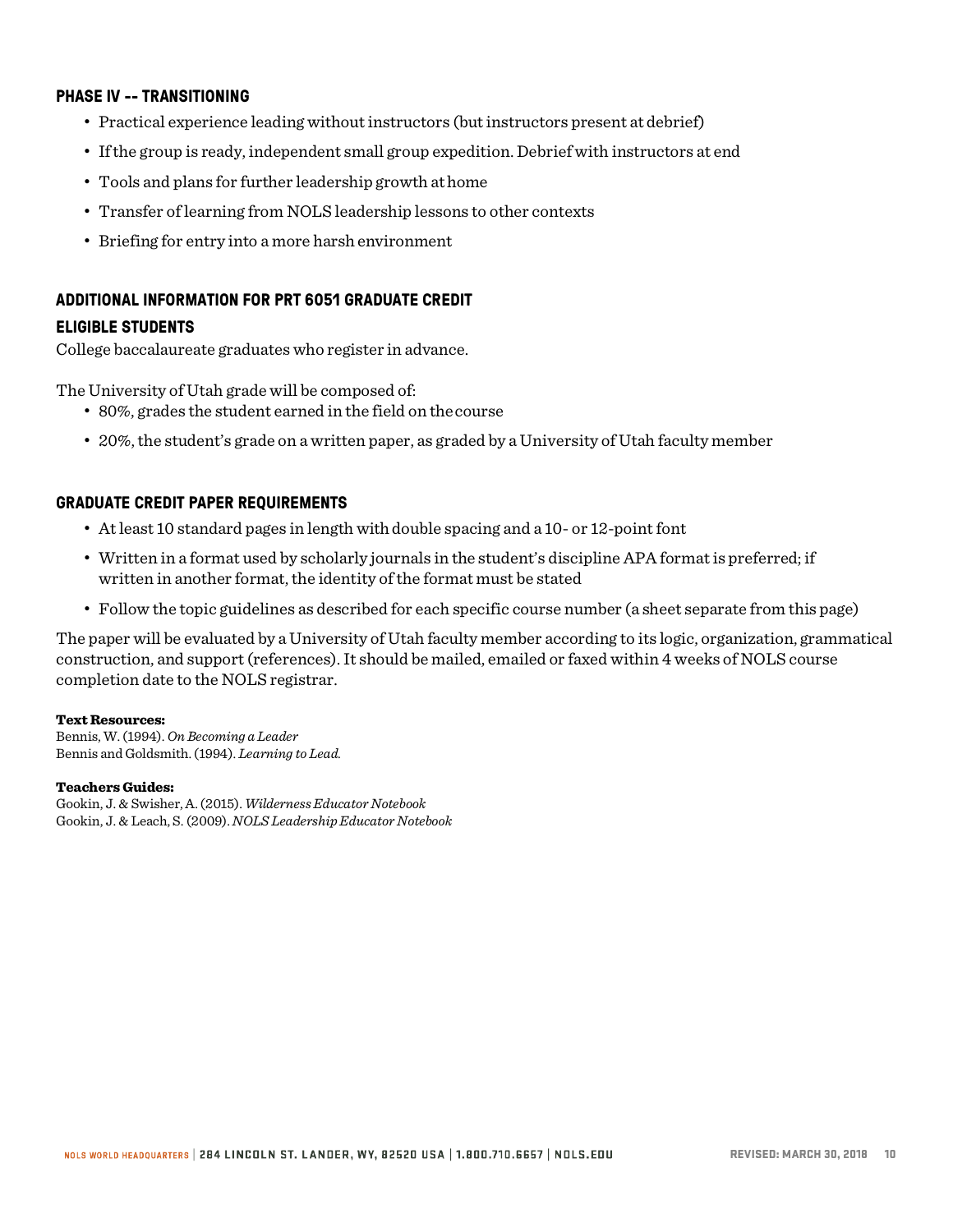

# PRT 3042, PRT 6052: WILDERNESS SKILLS PRACTICUM AND LEADERSHIP

Curriculum and Syllabus

# **COURSE CURRICULUM DESCRIPTION**

Educating students to become leaders of their peers and their larger community is central to the curriculum of both NOLS and the University of Utah's Natural Resources Learning program within the Department of Parks, Recreation, and Tourism. Leadership begins by first educating oneself with fundamental skills, forming a foundation from which to step forward with the skills and knowledge to lead others toward a common goal. The extended outdoor field-course environment provides an ideal opportunity for developing leadership skills through a progression where each student observes, discusses, and applies wilderness skills and leadership techniques.

Wilderness Skills begin with the safety of the students. Recognition of the inherent environmental hazards and the diverse limitations in experience and skill levels of each of the students is the first step toward safety management. After recognizing the potential hazards, both environmental and human, a student must learn the wilderness skills to cope with or avoid the hazard. Learning the skills of each outdoor activity provides the foundation from which a student then can lead others in the activity. NOLS courses excel in providing the opportunity for extended learning and application of wilderness skills and applying the skills in a leadership experience.

Over 30 hours of specific classes and demonstrations in addition to the modeling of behaviors by instructors will guide students in their understanding and immediate application of wilderness skills and leadership techniques throughout a course. Every instructor has the academic freedom to arrange the learning process to custom fit each environment, to serve each group of students. Most instructors offer the following core information on wilderness skills and leadership:

- Travel Techniques Bio-mechanically correct movement and positions, appropriate rest intervals
- Sport/Activity specific skills Fundamentals to as advanced as the students are ready for
- Navigation Competent map and chart use in a variety of situations
- Hazard Evaluation Environment and activity specific technical skills gained by experience
- Safety Management- Skills to competently handle or avoid a hazard or correct with back-up systems
- Outdoor leadership and judgment- Reflecting on experiences as a group and individually
- Leader of the Day Responsibilities and expectations, a practical step toward formal leadership
- Expedition planning Organizing for the group: permits, food, equipment, participants...
- Time control plans The endless possibilities for the day: route finding, timing, hazards, vistas...
- Leadership decision-making styles B fit your style to the activity, the people, and the situation

#### **STUDENT OUTCOMES**

By the end of the course we expect each student to:

• Travel competently, using correct wilderness activity skills, judgment, and leadership skills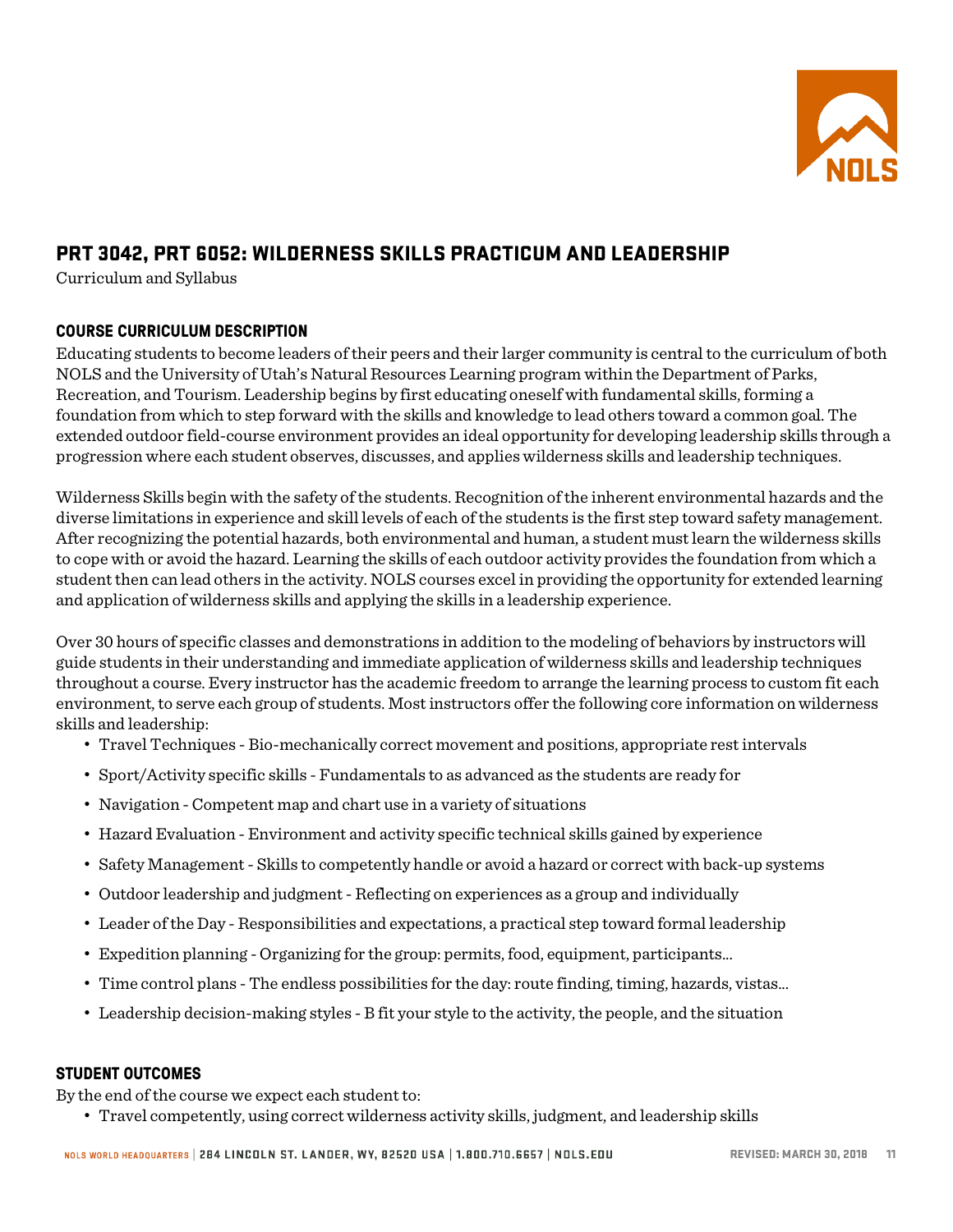- Master the fundamental skills and demonstrate an understanding of more advanced skills in each activity
- Consistently perform techniques taught on the course to reduce or avoid hazards
- Understand the use, design, limitations, and proper care of the related equipment
- Describe an emergency plan for a group in the outdoors
- Accurately assess skills, strengths, and endurance in self and others, and conservatively apply thoselimits
- Live comfortably in the wilderness, able to camp, cook, and dress for a variety of conditions
- Take responsibility for health and safety of self and others

#### **TEACHING AND LEARNING CATEGORIES COMMON TO WILDERNESS SKILLS PRACTICUM SECTIONS** (sample topics):

- Safety and Risk Management Travel conditions and hazard assessment, weather patterns, avalanche conditions, sea state group management models, travel plans for team leaders
- Travel Skills Navigation (maps/charts, compass use), equipment use and maintenance, rules of the road, passing another party/vessel
- Rescue Procedures Patient assessment, stabilization of group situation, rescues (self and assisted), evacuations
- Activity Skills Multi-level, on-going, bio-mechanically correct skill development for each activity
- Leadership Designated leader oftheday, leadership styles, situational leadership theory, risk-benefit model for decision-making, the experiential learning cycle ineducation
- Transference -Activities asmetaphors, transferring control and responsibility together, applying the NOLS leadership model to small group situations at home, NOLS leadership model vs. top-down hierarchicalmanagement
- Outdoor Living Skills Leave No Trace camping and travel skills specific to the environment and travel methods

#### **ADDITIONAL INFORMATION FOR PRT 6052 GRADUATE CREDIT**

#### **ELIGIBLE STUDENTS**

College baccalaureate graduates who register in advance.

The University of Utah grade will be composed of:

- 80%, grades the student earned in the field on thecourse
- 20%, the student's grade on a written paper, as graded by a University of Utah faculty member

#### **GRADUATE CREDIT PAPER REQUIREMENTS**

- At least 10 standard pages in length with double spacing and a 10- or 12-point font
- Written in a format used by scholarly journals in the student's discipline APA format is preferred; if written in another format, the identity of the format must be stated
- Follow the topic guidelines as described for each specific course number (a sheet separate from this page)

The paper will be evaluated by a University of Utah faculty member according to its logic, organization, grammatical construction, and support (references). It should be mailed, emailed or faxed within 4 weeks of NOLS course completion date to the NOLS registrar.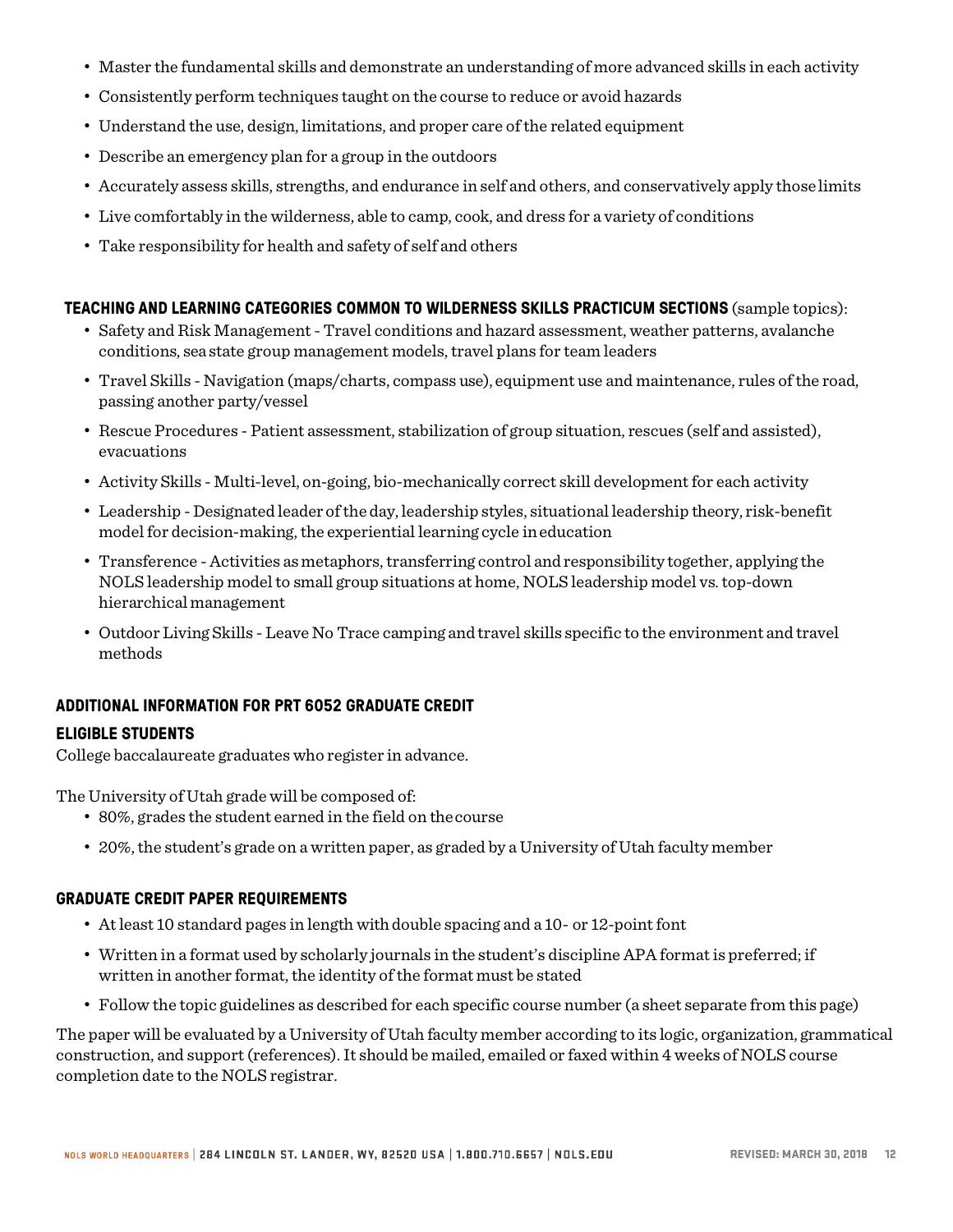#### Selected Text Resources:

Anderson, D. (2009). *NOLS Rock Climbing Instructor Notebook*

Bechdel and Ray (1997). *River Rescue: A manual for whitewater safety.*

Bennett, L. (1996). *The Complete Whitewater Rafter.*

Burch, D. (1993). *Fundamentals of Kayak Navigation.*

Dowd, J. (1988). *Sea Kayaking: A manual for long-distance touring.* Gookin, J. & Leach, S. (2009). *NOLS Leadership Educator Notebook*  Gookin, J. & Swisher, A. (2015). *NOLS Wilderness Educator Notebook* Graydon, D. (1997). *Mountaineering: The freedom of the hills* Gullion, L. (1987). *Canoeing and Kayaking – Instruction Manual*

Harvey, M. (1999). *NOLS Wilderness Guide* Loughman, M. (1992). *Learning to Rock Climb* Powers, P. (2009). *NOLS Wilderness Mountaineering*

Schimelpfenig, Padgett, & Barrett. (2014) *NOLS Wilderness Medicine Field Guide*

Van Sickle, G. (2010). *NOLS Mexico Sailing Instructor Notebook*

Smithhammer, B. (2015). *NOLS Sea Kayaking Instructor Notebook*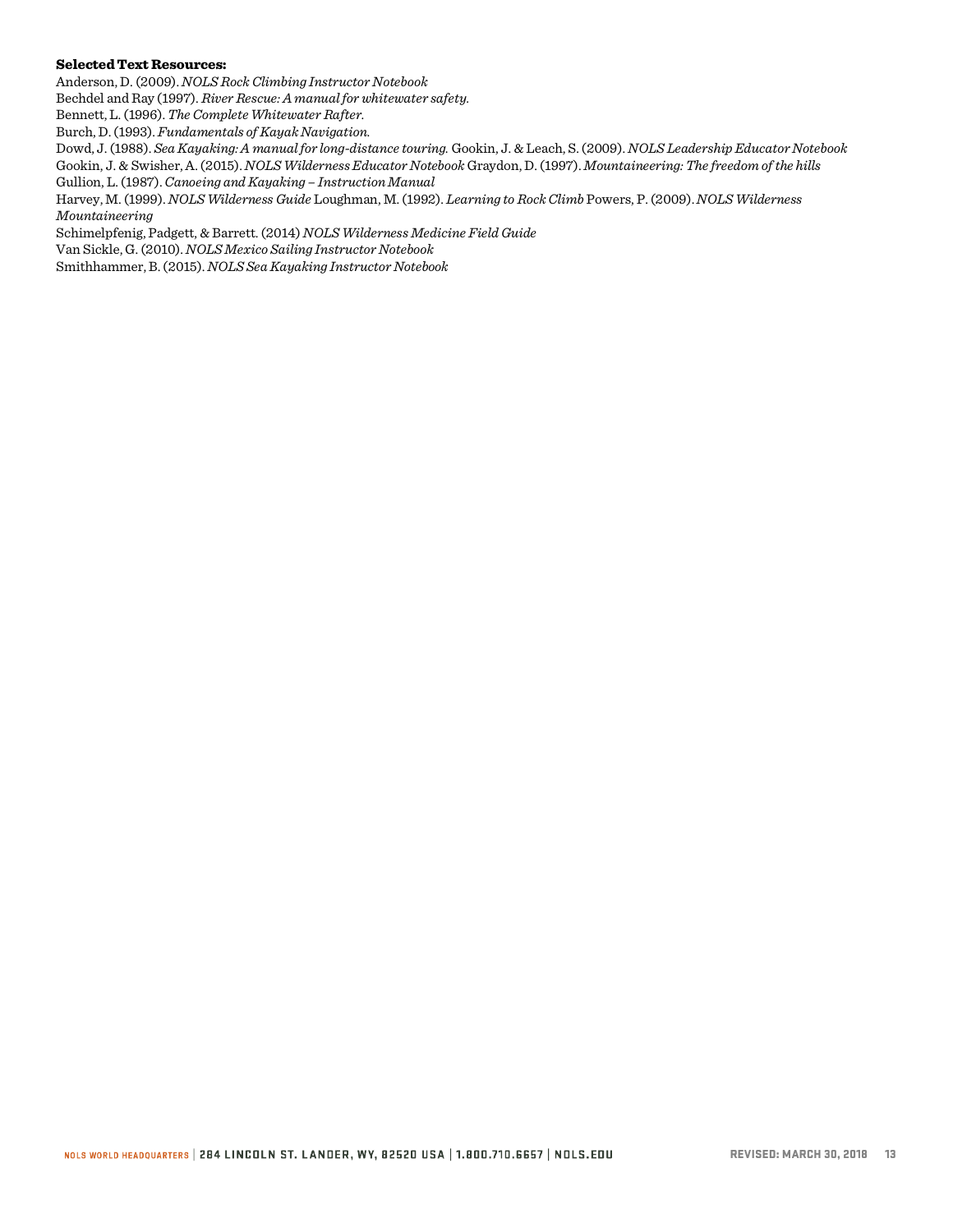

# PRT 3043, PRT 6043: RISK ASSESSMENT, RISK MANAGEMENT, AND DECISION MAKING

Curriculum and Syllabus

# **COURSE CURRICULUM DESCRIPTION**

Hazards and risks are an inherent component of all outdoor courses, but intelligent management of risks is central to the curriculum of both NOLS and the University of Utah's Parks, Recreation and Tourism Program. To minimize the risk to each student and the group, students learn to recognize developing hazardous situations. They learn avoidance or compensatory actions for mitigating many risks, and use several judgment and decision-making tools. Students take from this course the knowledge, skills, and ability to lead others in wild places in an intelligent way.

More than 45 hours per credit of specific classes and demonstrations in addition to the modeling of behaviors by instructors will guide students in their understanding and application of wilderness risk assessment, management, and decision-making throughout a course. Every graduate student will also complete a written paper as assigned by NOLS and University of Utah. Every instructor has the academic freedom to arrange the learning process to custom fit each environment, to serve each group of students. Most instructors offer sessions from the following core information:

- Accident potentialmodel
- Human factors in accident analysis
- Local weather and climatic hazards, assessment, andmitigations
- Common camp and travel hazards, assessment, andmitigations
- Common activity hazards, assessment, andmitigations
- First-aid for common injuries
- Skills for competent use of equipment
- Defining and developing judgment in theoutdoors
- Decision making and styles ofleadership
- Using a cost/benefit analysis as a foundation for decision-making
- Decision making theories classical, heuristics, expertise
- Communication skills
- Leadership skills to responsibly analyze and manage risk, and keep the groupinformed

# **STUDENT OUTCOMES**

By the end of the course each student will be able to:

- Identify and assess hazards and understand risks in the wilderness
- Use technical skills, leadership, judgment, and situational awareness to manage risks
- Use risk management terminology and models to assess and communicate decisions and actions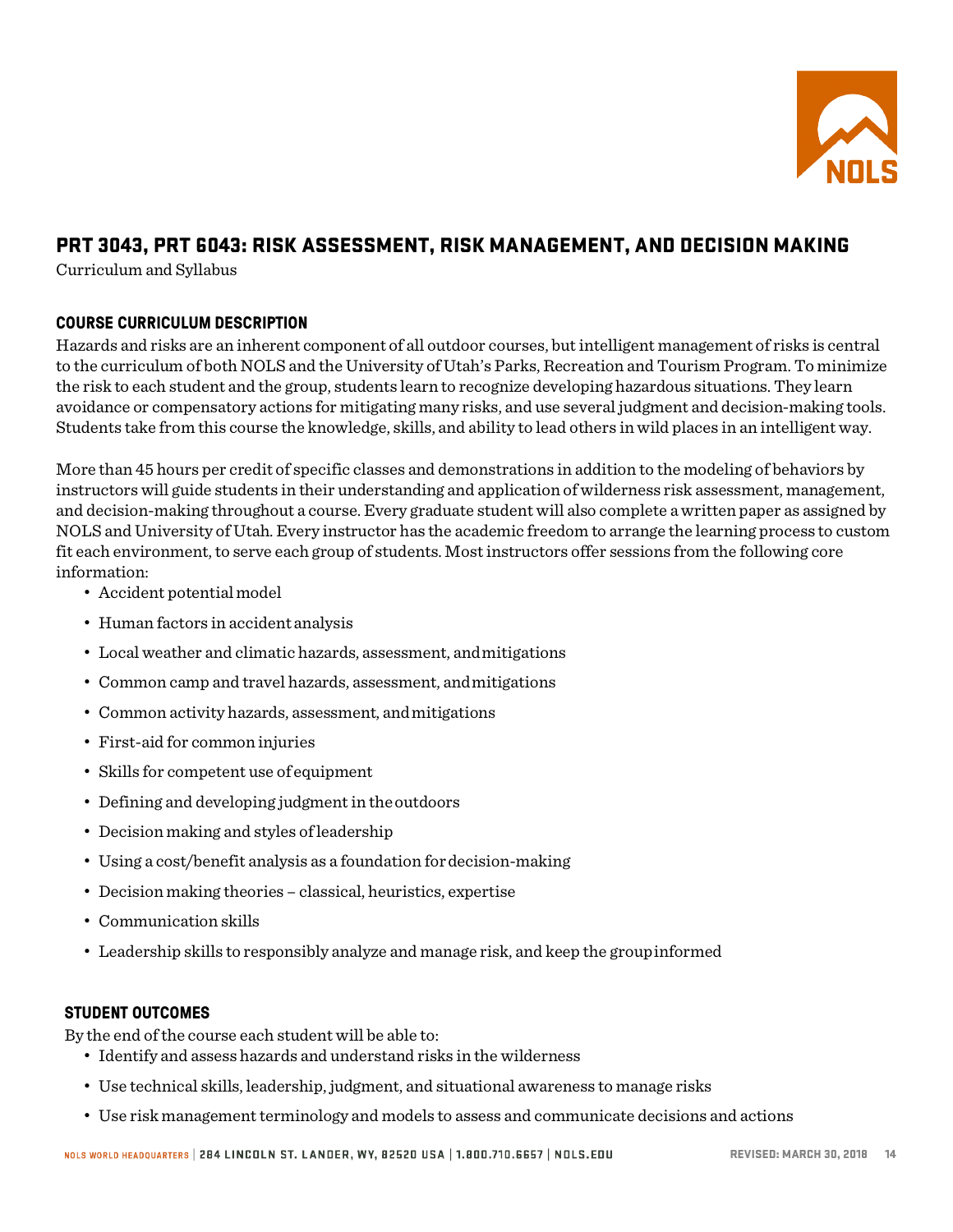• Create and implement contingencyplans

# **ADDITIONAL INFORMATION FOR PRT 6053 GRADUATE CREDIT**

# **ELIGIBLE STUDENTS**

College baccalaureate graduates who register in advance.

The University of Utah grade will be composed of:

- 80%, grades the student earned in the field on thecourse
- 20%, the student's grade on a written paper, as graded by a University of Utah faculty member

# **GRADUATE CREDIT PAPER REQUIREMENTS**

- At least 10 standard pages in length with double spacing and a 10- or 12-point font
- Written in a format used by scholarly journals in the student's discipline APA format is preferred; if written in another format, the identity of the format must be stated
- Follow the topic guidelines as described for each specific course number (a sheet separate from this page)

The paper will be evaluated by a University of Utah faculty member according to its logic, organization, grammatical construction, and support (references). It should be mailed, emailed or faxed within 4 weeks of NOLS course completion date to the NOLS registrar.

# Domain specific text resources:

Anderson, D. (2009). *NOLS Rock Climbing Instructor Notebook* Bechdel and Ray. (1997). *River Rescue: A manual for whitewatersafety* Bennett, J. (1996). *The Complete Whitewater Rafter*

Burch, D. (1993) *Fundamentals of KayakNavigation*

Dowd, J. (1988) *Sea Kayaking: A manual for long-distance touring* Gookin, J. & Leach, S. (2009). *NOLS Leadership Educator Notebook* Gookin, J. & Swisher, A. (2015). *NOLS Wilderness Educator Notebook* Graydon, D. (1997) *Mountaineering: The freedom of the hills*

Gullion, L. (1987) *Canoeing and Kayaking – Instruction Manual*

Harvey, M. (1999). *NOLS Wilderness Guide* Loughman, M. (1981) *Learning to Rock Climb* (1992) Powers, P. (2009) *NOLS Wilderness Mountaineering*

Schimelpfenig, Padgett, & Barrett. (2014) *NOLS Wilderness Medicine Field Guide* Smithhammer, B. (2015). *NOLS Sea Kayaking Instructor Notebook*

Van Sickle, G. (2010). *NOLS Mexico Sailing Instructor Notebook*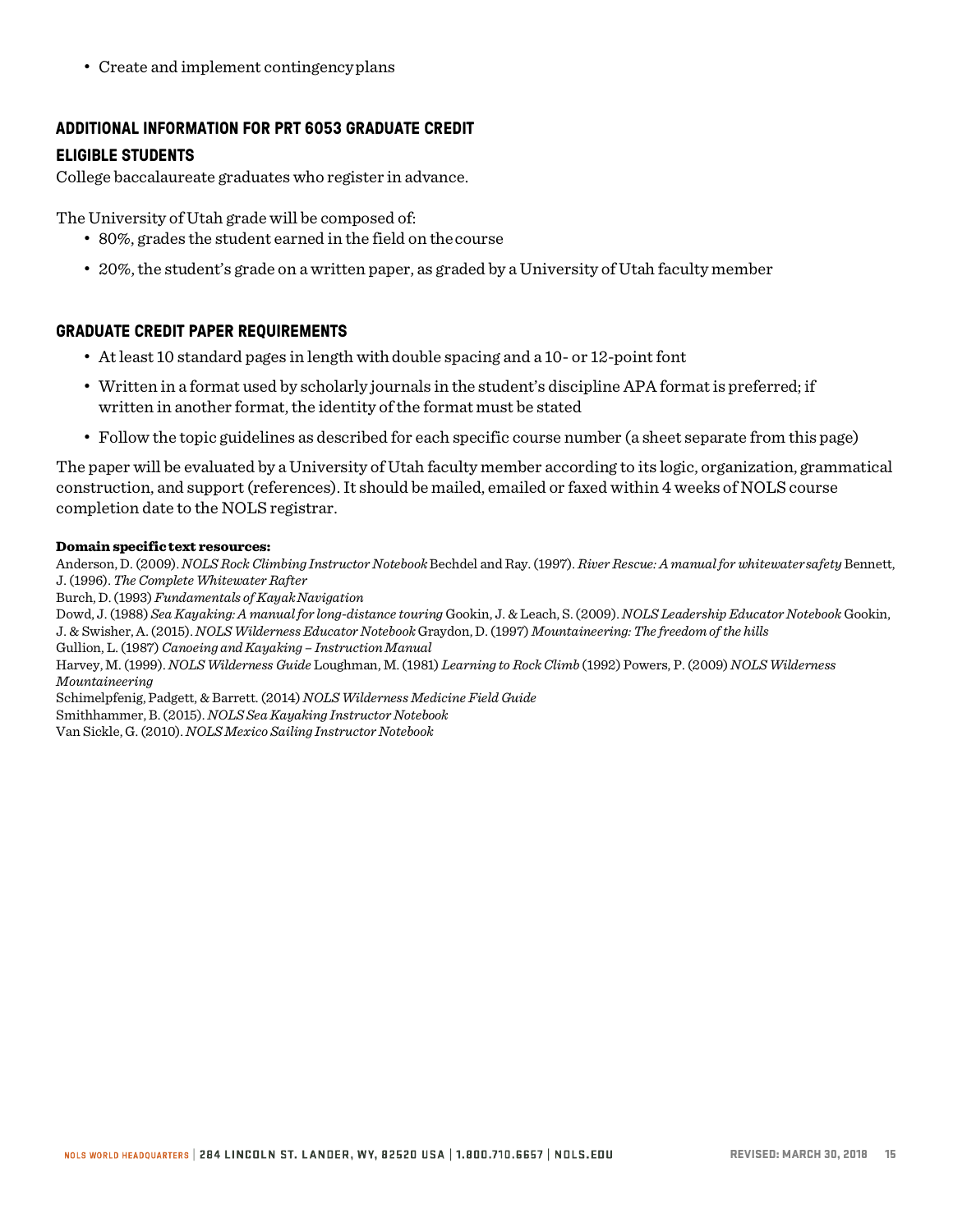

# PRT 3044, PRT 6054: OUTDOOR EDUCATOR

Curriculum and Syllabus

# **COURSE CURRICULUM DESCRIPTION**

The outdoor educator course is designed to inspire and train students to become outdoor educators. Every graduate will be prepared to lead others in the outdoors, teaching them travel techniques, Leave No Trace practices, risk management and an appreciation for their surroundings.

More than 45 hours per credit of specific classes and demonstrations are devoted to the presentation and practice of outdoor teaching techniques, communication and group management. Additionally, students participate in coaching sessions with instructors. In these one-on-one meetings attention is given to the individual student's presentation and leadership styles. Each student receives extensive feedback. Role modeling by instructors is another crucial aspect of this course.

All instructors are given academic freedom to adapt their curriculum progression and presentation to the environment, terrain and climate encountered, as well as to the needs and desires of the student group. However, most instructors present the following topics:

### **OUTDOOR TEACHING TECHNIQUES**

Class topic selection and research Suggested class structures and one-on-one preparation with instructors Outdoor teaching techniques for the outdoor classroom, teaching aids for wilderness, and activity-based presentation strategies Feedback for teaching Leave No Trace principles and adaptations for different environments

#### **GROUP MANAGEMENT**

Stages of group development Expedition behavior Communication topics focusing on different tools and modeling the improvement of interpersonal communication Conflict resolution Decision-making styles

#### **DEVELOPMENT OF A PERSONAL LEADERSHIP STYLE**

The seven NOLS leadership skills The four NOLS leadership roles Several leadership models Development of a personal style Mentorship includes extensive on-on-one coaching focused on the development of each student as a unique outdoor educator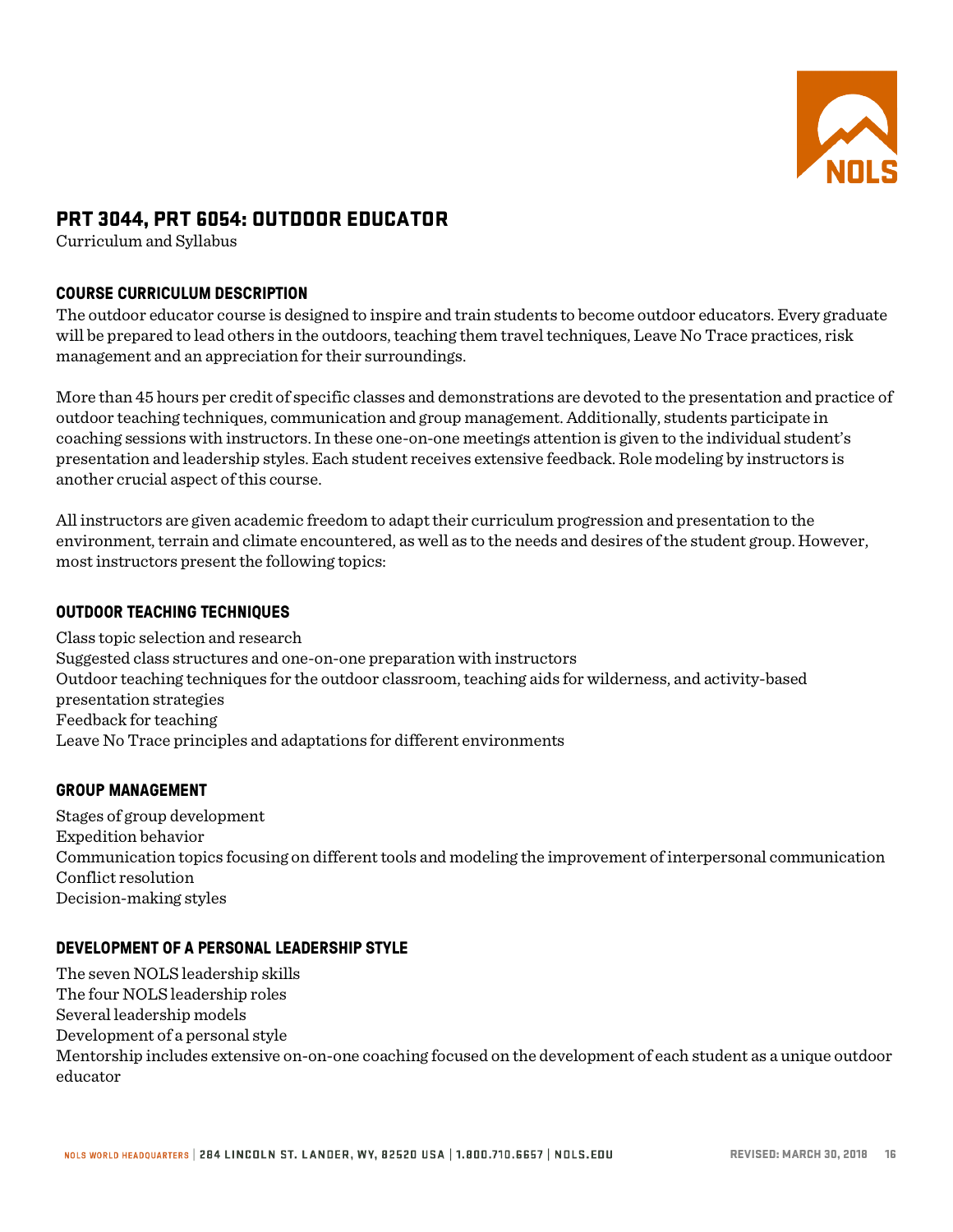### **STUDENT OUTCOMES**

By the end of the course each student will be able to:

- Supervise people and manage risk in wilderness environments
- Prepare lessons, design educational activities, deliver curriculum content and guide reflection
- Adapt curriculum plans to the audience, environment, and context
- Facilitate effective briefings and debriefings
- Demonstrate familiarity with experiential learning theory
- Assess learning and give feedback
- Foster a positive learning environment
- Demonstrate the competence, personal organization, and self-care that enables supervising and teaching

# **ADDITIONAL INFORMATION FOR PRT 6054 GRADUATE CREDIT**

#### **ELIGIBLE STUDENTS**

College baccalaureate graduates who register in advance.

The University of Utah grade will be composed of:

- 80%, grades the student earned in the field on thecourse
- 20%, the student's grade on a written paper, as graded by a University of Utah faculty member

#### **GRADUATE CREDIT PAPER REQUIREMENTS**

- At least 10 standard pages in length with double spacing and a 10- or 12-point font
- Written in a format used by scholarly journals in the student's discipline APA format is preferred; if written in another format, the identity of the format must be stated
- Follow the topic guidelines as described for each specific course number (a sheet separate from this page)

The paper will be evaluated by a University of Utah faculty member according to its logic, organization, grammatical construction, and support (references). It should be mailed, emailed or faxed within 4 weeks of NOLS course completion date to the NOLS registrar.

#### Text Resources:

Brame, R. & Cole, D. (2011). *Soft Paths*, 4th ed. Hunt, J. (1994). *Ethical Issues in Experiential Education,* 2nd ed. Lamb, J. & Goodrich, G. (2006). *Wilderness Ethics: valuing and managing wild places* Gookin, J. & Leach, S. (2009). *NOLS Leadership Educator Notebook* Gookin, J. & Swisher, A. (2015). *NOLS Wilderness Educator Notebook*  O'Donnell, J. (2014). *NOLS Environmental Educator Notebook* Tilton, B. (2003). *Leave No Trace Master Educator Handbook*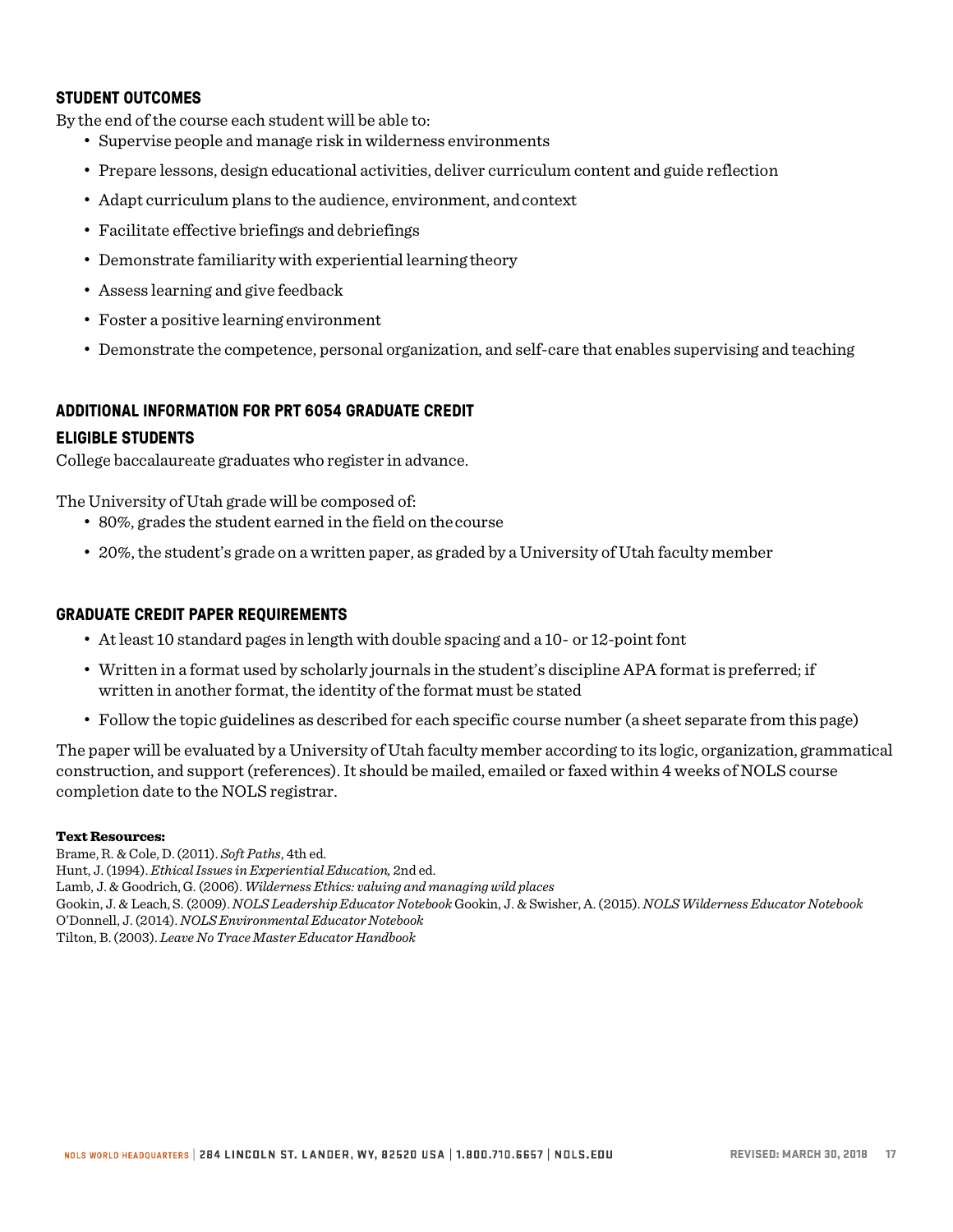

# PRT 3045: EXPEDITION PLANNING

Curriculum and Syllabus

# **COURSE CURRICULUM DESCRIPTION**

Planning and successfully carrying out an expedition yields an incredible sense of accomplishment, but it also requires a great deal of forethought. Planning the appropriate food, equipment, route, and contingencies in case of emergency as well as group goal setting and alignment are the essentials skills and techniques necessary for achieving this objective. In addition to formal classes on these topics, the course will include route discussions and planning sessions, evacuation option brainstorming time, first aid scenarios, equipment repair sessions and other informal educational activities.

More than 45 hours per credit hour of classes and supervised activities directly address the issues of planning a wilderness expedition. Instructors are given academic freedom to adapt their curriculum progression and presentation to the environment, terrain and climate encountered, as well as to the needs and desires of the student group, but most instructors present the following topics:

# **FOOD PLANNING**

Nutrition Expedition food selection Ration planning Food bagging and packing, including techniques for packing and storing food for mountain, glacier, rock and coastal expeditions Field re-rationing

#### **EQUIPMENT PLANNING**

Personal equipment selection, including personal equipment options for mountain, glacier, rock and coastal environments Personal equipment care and repair Shelter selection, care and repair Stove selection, care and repair Kitchen equipment selection, care and repair Sea kayak, whitewater kayak, rock climbing, mountaineering equipment selection, care and repair

#### **ROUTE PLANNING**

Mountain route selection Written travel plans and route descriptions Map and chart selection and preparation Coastal kayaking route selection including tides, currents, nautical traffic and other hazards Mountaineering and rock climbing route selection including guidebook use and evaluation of routes for novices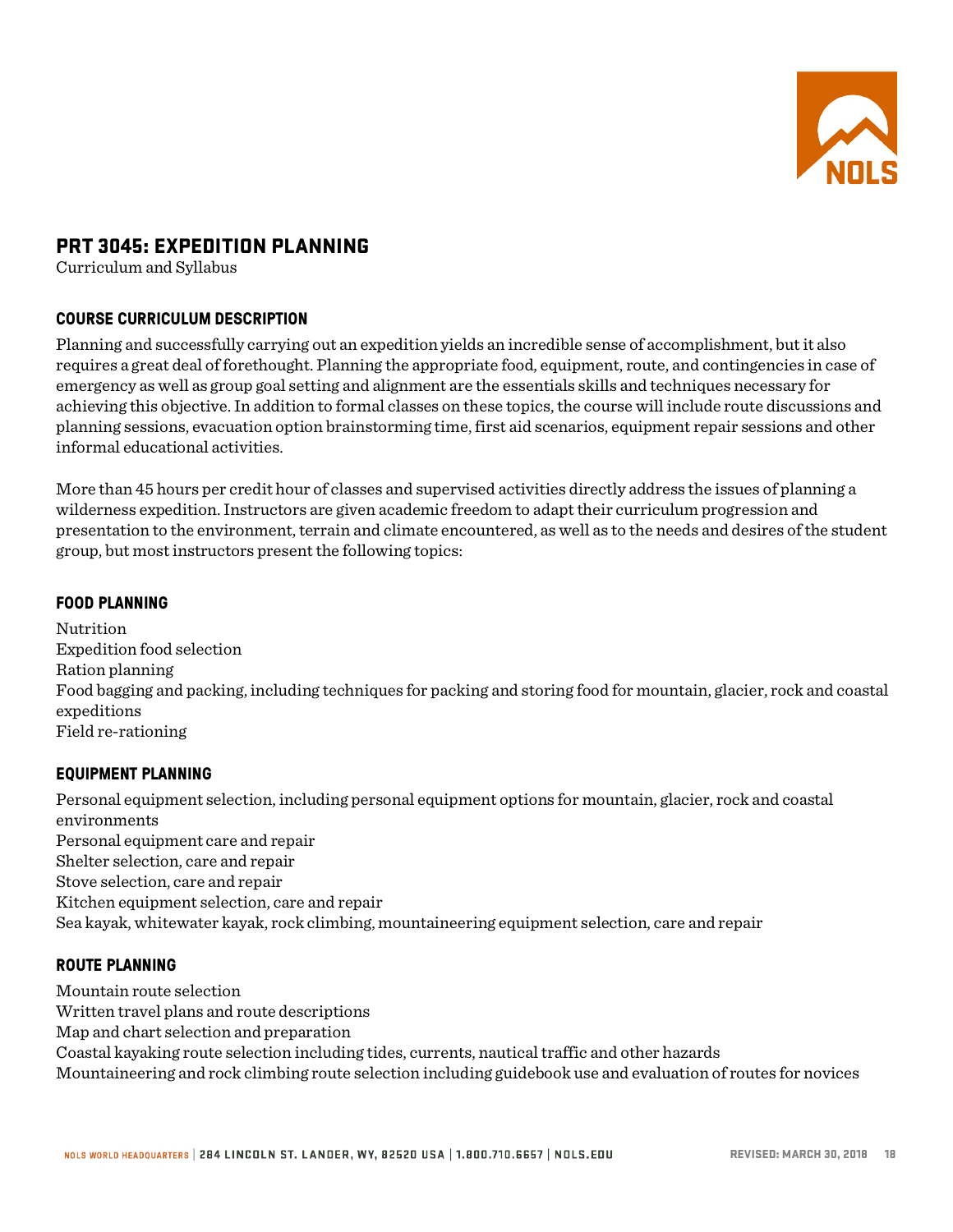### **EMERGENCY PLANNING**

Emergency communication devices including satellite phones, EPIRBs, VHF radios and flares Emergency procedures; contingency plans Evacuation management Medical documentation; SOAP notes Multiple victim scenarios, triage and the incident command system

#### **STUDENT OUTCOMES**

By the end of the course each student will be able to:

- Plan field rations and utilize cooking skills to prepare nutritious meals
- Use charts and maps to plan and travel efficiently through a variety of terrain
- Develop written travel plans for camp-to-camp travel, including route descriptions and contingencies
- Effectively communicate plans and objectives to other groups and coordinate logistics accordingly
- Appropriately respond to and document first aid incidents and evacuation situations
- Select, use and maintain personal and group equipment in a sustainable manner
- Participate in the planning and execution of a multi-day student-led expedition

#### Text Resources:

Anderson, D. & Absolon, M. (2011) *NOLS Expedition Planning* Brame, R. & Cole, D. (2011). *Soft Paths*, 4th ed. Dowd, J. (2004) Sea Kayaking: a manual for long distance touring Gookin, J. & Leach, S. (2009). *NOLS Leadership Educator Notebook* Gookin, J. & Swisher, A. (2015). *NOLS Wilderness Educator Notebook*  Harvey, M. (1999). *NOLS Wilderness Guide* Howley, M. (2008) *NOLS Nutrition Field Guide* O'Donnell, J. (2014). *NOLS Environmental Educator Notebook* Pearson, C. (2012) *NOLS Cookery* Schimelpfenig, T. (2006). *NOLS Wilderness Medicine* Soles & Powers (2003) Climbing: ExpeditionPlanning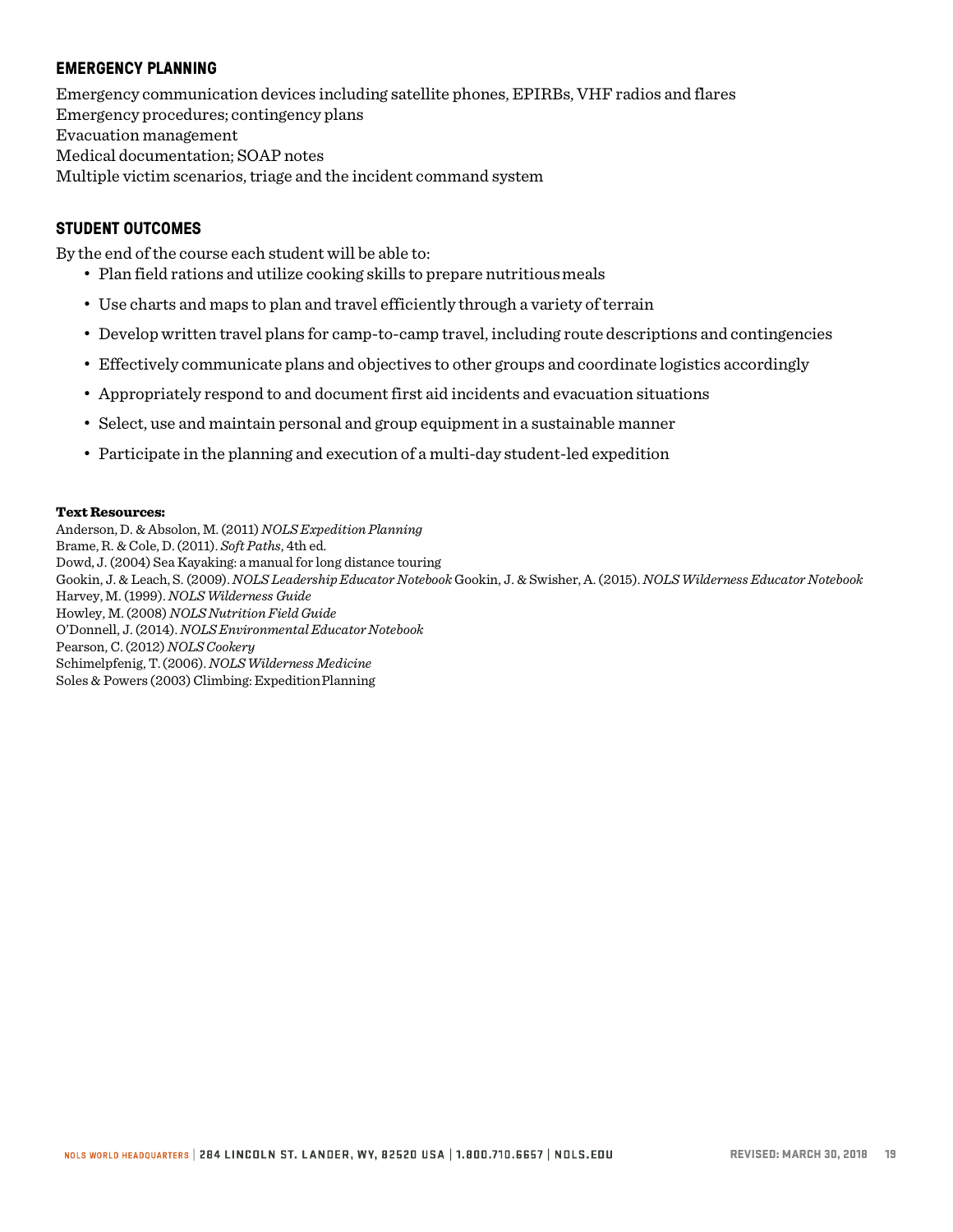

# PRT3046, PRT 5046: CULTURAL STUDIES: IMMERSION PRACTICUM IN INTERNATIONAL CROSS-CULTURAL ISSUES AND SUSTAINABLE TOURISM CURRICULUM AND SYLLABUS

# **COURSE CURRICULUM DESCRIPTION**

This course trains students in basic cross-cultural awareness then places them in communities with indigenous and/or agrarian families to develop understanding of another culture as well as to highlight the student's home culture and privilege. This immersion in a locally sustainable family setting also illuminates human ecology issues and political issues related to power. Ultimately, being surrounded by different points of view helps students get in touch with their own values and identity and increases their self- awareness as a global citizen.

This course includes pre-immersion classwork and goal-setting, guided exposure to an indigenous culture, and a home stay immersion experience where NOLS students help with the daily chores of subsistence living with indigenous/rural families. The course also offers a personal experience in sustainable living, using short feedback cycles where all consumption and impact are local. Course curriculum also examines the benefits and pitfalls of ecotourism, using a systems approach to look at sustainable tourism in international settings. The sustainability model includes the triple bottom line of ecological, economic, and social sustainability with humans as an integral part of the ecosystem.

The culture experienced will be the Masai tribe of Tanzania, the Johar Valley villagers of India, the Bardi Aboriginals of Australia, the remote fishing villages of Mexico's Baja California Sur, or the Pobladores of Patagonia in Chile. Conversations with local people are typically in their local languages. NOLS helps students develop cursory language skills but this is generally an immersion experience with no formal language school.

#### **STUDENT OUTCOMES**

The following learning objectives detail what students learn during a NOLS course. All curriculum emphasizes transfer of learning and prepares students to be curious and respectful guests in new cultural environments. By the end of the course students will:

- Live with a host family, participating in daily life and chores
- Behave in ways that demonstrate respect within local cultures
- Approach cross-cultural differences with curiosity for cultural context
- Understand cultural roles of individuals within a family, family economy, and the role ofthe family in the community
- Use basic local language and nonverbal communication skills
- Reflect on the values of the students' homeculture
- Adapt to environments with different resources and measures for standard of living
- Understand how environmental issues and tourism affect the local community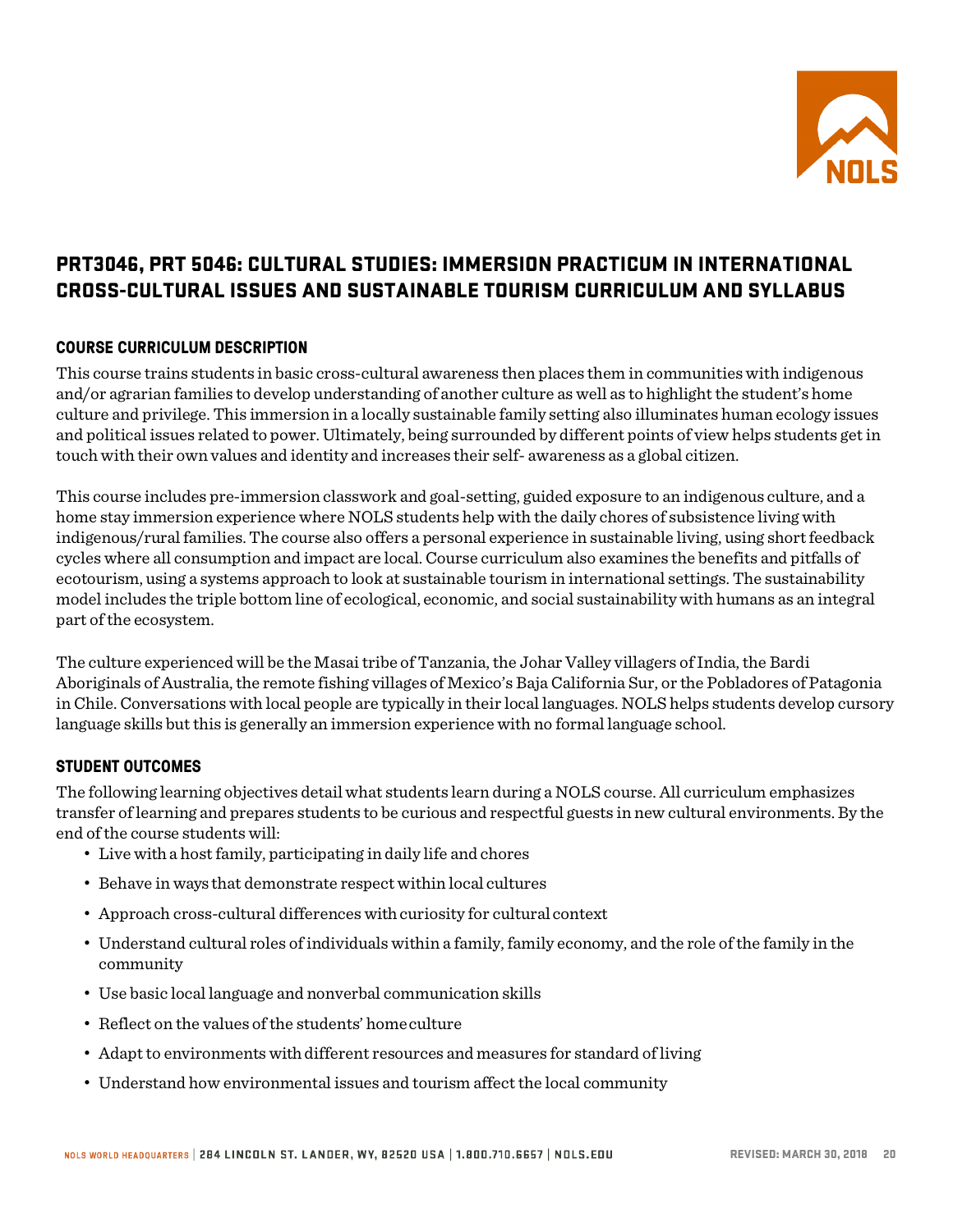#### **CLASSES AND CONCEPTS MAYINCLUDE**

- The interpersonal communicationgap
- Cultural styles (e.g., clock time vs. event time, social hierarchy, social interdependence, risk-taking modes, explicit and implicit communication styles, task vs. relationship preferences, and short vs. long term worldviews)
- Human-nature interaction
- Ecological economics and biophilia
- Cross cultural awareness-ethnographic inquiry approach -learn from people, not about people
- Exposure to an indigenous or rural culture
- Increased awareness of the student's home culture and privilege
- Techniques to interact with and function with other cultures, without judgment
- Language issues related to functioning within other cultures
- Practical integration with alternative worldviews
- Balancing tolerance with personal standards of acceptable behavior
- Cross cultural issues in risk management
- Principles of ecotourism

#### **SPECIAL NEEDS**

- Diet Home stays include the local diets that indigenous peoples harvest from their immediate natural and built environments. Special dietary accommodations may not be available during these cultural immersion sections.
- Exposure to animal harvesting Indigenous cultures often consume wild and domestic animals that they harvest themselves. Students are not required to harvest these animals but are expected to support the family during the process. Language barriers may preclude delicate discussions of this topic, but students are expected to use social intelligence and self-discipline to maintain poise and respect in this or any other cultural interactions.
- Risk management- Specific course descriptions clarify which locations keep the entire NOLS group intact and which locations use home stays with smaller groups. During home stays, NOLS places students in groups of at least pairs.
- Goals NOLS uses a worksheet to guide development of goals for the immersion experience. This worksheet will ultimately be used to develop an action plan for becoming a more inclusive and global citizen.
- Evaluation students are evaluated by assessment of written action plans and by observation of how they apply the values and concepts of cultural competency to social interactions.

#### **ADDITIONAL INFORMATION FOR PRT 5046 GRADUATE CREDIT**

#### **ELIGIBLE STUDENTS**

College baccalaureate graduates who register in advance.

The University of Utah grade will be composed of:

• 80%, grades the student earned in the field on the course including at least one presentation to the entire student group to help the cohort prepare for the cultural immersion experience. This student teaching is